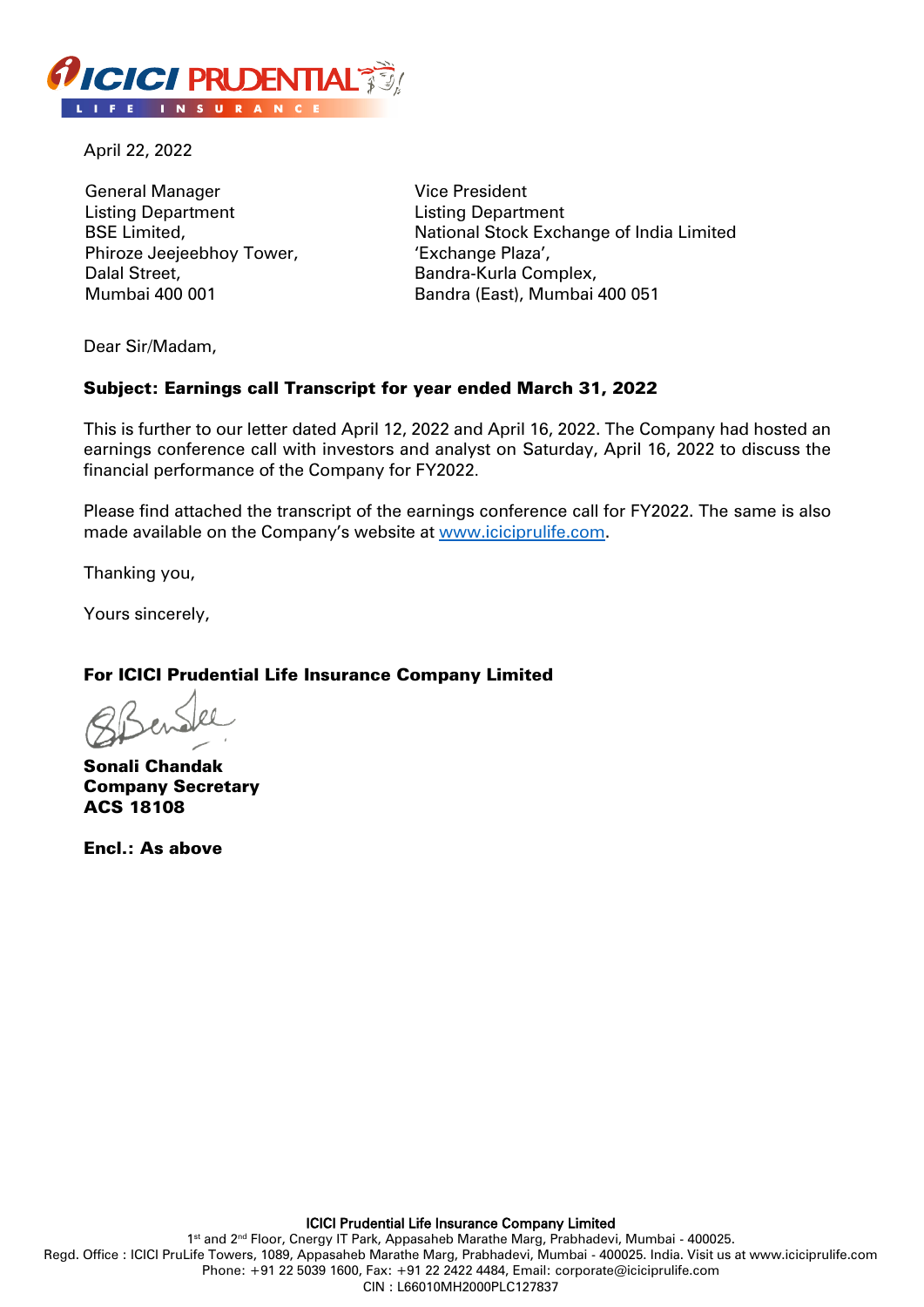# ICICI Prudential Life Insurance Company Limited Earnings Conference Call Year ended March 31, 2022 (FY2022) April 16, 2022

## N.S. Kannan:

Good evening to all of you and I welcome you to the results call of ICICI Prudential Life Insurance Company for the Financial Year 2022. I have several of my senior colleagues with me on the call; Satyan Jambunathan, Chief Financial Officer; Judhajit Das, who heads Human Resources, Customer Service and Operations; Amit Palta, who heads Distribution, Brand & Marketing and Products; Deepak Kinger who is responsible for Audit, Legal, Risk and Compliance; Manish Kumar, who manages Investments; Souvik Jash, our Appointed Actuary, and Dhiren Salian, Deputy CFO.

At the start, I would like to talk about three major developments during the last quarter of the financial year:

First, the country saw the third COVID-19 wave hit us in the last week of December of 2021 and continued till mid-February 2022. While the mortality outcome of the wave was materially lower than the second wave, the rate of infection was quite significant. The higher infection rate amongst our employees, as well as partner's employees, resulted in loss of productivity in the months of January and February. Since the receding of the third wave and other restrictions being eased by the state governments across the country, we have started to see an easing back to normalcy across the country.

Second, the global economic and financial environment has worsened with the escalation of the geopolitical conflict. Consequently, the financial markets have exhibited increased volatility, amongst other consequences. This event has exacerbated inflationary pressures across advanced as well as emerging market economies alike.

Third, on the regulatory front. The insurance regulator, IRDAI Chairman has been appointed in March of 2022. The new Chairman has met with all the life insurance companies and has stated his 25-year vision for the industry to coincide with India's centenary of independence. In a public statement, the Chairman has stated his intent to shift to a principle-based regulatory regime, to use the strength of technology and data for closing the protection gap to support the growth of the insurance sector. We view these developments as a huge positive for the industry and we expect to engage and collaborate with the regulator even more closely in the months to come.

Our results need to be viewed in light of the above three developments.

Before I go on to talk about the results, I am happy to inform you that during the quarter, we have won multiple awards across business functions. Innovation in products has always been a focus area for us. Our product, "ICICI Pru Guaranteed Pension Plan" has been voted the 'Product of the Year' in the Life Insurance Category by Product of the Year (India) Private Limited. Recently, we also won the "Tech Innovator Company of the Year" awarded by the 'India Insurance Summit and Awards 2022', organized by Synnex India.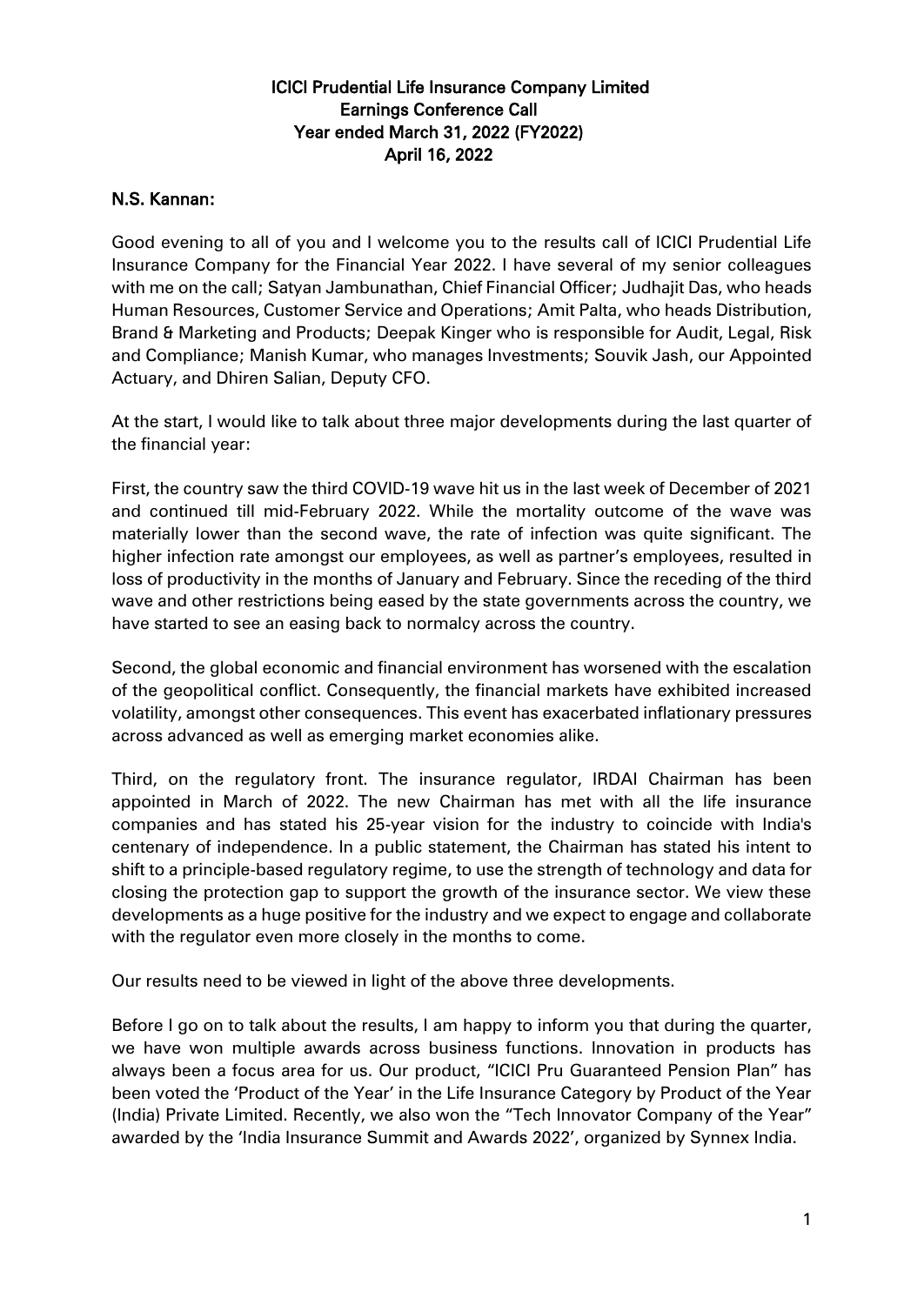I would also like to add here that our revamped customer app has crossed the milestone of 1 million downloads with ratings of 4.5 on the Android Play Store, and 4.3 on the iOS App Store, our app is one of the best rated in the industry. Today, one out of every four service transactions is carried out on our mobile app.

I will now move on to our performance for the quarter. Our four key strategic elements that is Premium growth, Protection business growth, Persistency improvement, and Productivity enhancement continue to guide us towards our objective of growing the absolute Value of New Business (VNB), while ensuring that our customer is at the core of everything we do, we operate on these four key strategic elements. Along the way, we have been integrating ESG aspects into the management of our business itself. Our robust performance across customer-centric parameters is presented in slide 5 of our presentation. Our 13<sup>th</sup> month persistency for non-linked savings, has reached 89% as of March 2022. Our claim settlement ratio stands at 97.8%. The Company has settled around 260,000 claims in FY2022, which is more than twice the number of claims we handled in FY2020. The surge in volumes was handled through various initiatives implemented by the Company by way of ramping up the claims adjudication capacity, deployment of analytics in claims processing and facilitating hassle free claims documentation through offering doorstep document pickup services, amongst several other initiatives. These initiatives ensure that the average claim turnaround time for non-investigated claims was just 1.5 days from the receipt of last requirement in FY2022 despite the higher intensity of claims that I talked about, and also the challenges prevailing in the ecosystem in handling claims.

I now take you through our performance on the 4P's through slides 6 to 10 of our presentation, and then conclude with a commentary on the VNB.

Let me start with the first 'P' of our strategic elements which is premium growth. As mentioned earlier, despite the impact of the third wave of COVID-19 during the months of January and February, our annualized premium equivalent (APE) grew by 4% to  $\bar{\tau}$  26.08 billion in Q4-FY2022, resulting in a robust 20% growth of APE for the entire financial year. Our new business composition over the years was dominated by unit linked products. As you can see on slide 7, in FY2019, which was the year prior to our articulation of VNB doubling, linked products alone had contributed 80% to our top line. Since then, we have been systematically working on broadening our customer base through a combination of distribution build up as well as product propositions.

Through the year, we introduced two new fund options within our linked products and some new products on the non-participating as well as protection platforms. My colleague, Amit, will talk about this in more detail later.

As we speak today, for FY2022, linked products contributed less than half of our top line with 28% being contributed by the non-linked savings products and 17% by protection products. With this, we believe that our diversification agenda on product mix is well on track, enabling us to manage the impact of external developments and respond to changing consumer preferences much better than any time in the past. The testimony to this has been our performance during the year on premium growth despite market challenges and fulfillment related challenges.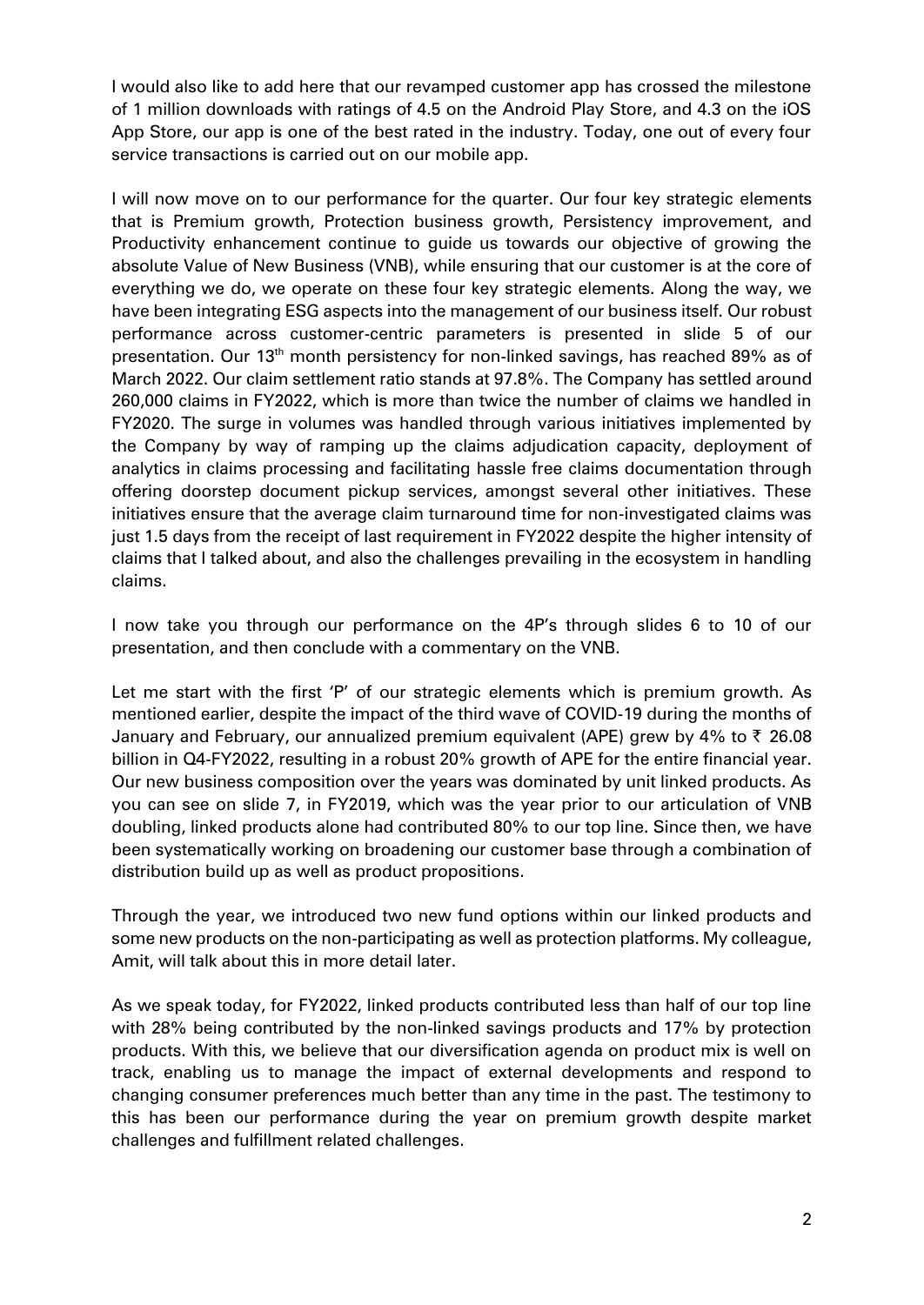Similarly, on the distribution front, we continue to maintain a diversified distribution mix. In FY2021, we had added significant bank partnerships. I am pleased to note that the share of other banks has further grown from 11% of APE in FY2021 to 14% of APE in FY2022. Coming to the other channels, in FY2022 APE, ICICI Bank channel share was 25%, agency share was 24%, direct business share was 13%, the share of other partnerships was 9% and the balance was contributed by group business.

With this, let me move on to the second 'P' of protection business growth presented on slide 8. As you are aware, during the year, we saw an increase in end consumer prices for retail protection plans, driven by reinsurer-led price increases. Supply side constraints in the live pandemic environment, including the general reluctance to visit medical centers and revised underwriting guidelines also impacted the retail protection business. As discussed in our results call last quarter, our response was to emphasize sourcing of preferred customer profiles with only minimal price increases and by increasing our retention limit, from  $\bar{\tau}$  2 million to  $\bar{\tau}$  10 million in our retail term product. We haven't changed the retention limit in other aspects of our protection business. Our solvency ratio has been broadly steady across the quarters and stood at 204.5% at March 2022, well above the required ratio of 150%.

As also mentioned in our last call, we launched the return of premium protection product in December 2021. Given that this is an entirely new consumer proposition, it's quite heartening to note that in the very first quarter of our launch, the ROP product contributed to 17% of the retail protection APE. We continue to take advantage of the opportunity available in the group segment, specifically on group term products.

As a result of all these steps, our total protection APE grew by 33% to 4.57 billion in Q4- FY2022, resulting in a 25% year-on-year growth and increasing the protection mix further to 17% in FY2022. I would like to highlight that based on the total new business sum assured, our market share has increased from 12.5% for financial year 2021 to 13.4% for the 11M-FY2022. With this, we continue to maintain private market leadership. This performance gives us a lot of satisfaction having overcome the challenges posed by the environment in the protection line of business.

We expect supply side constraints to reduce with easing back to normalcy across the country, and therefore, we expect a revival of the retail protection business over the coming quarters.

Moving on now to the third 'P' of persistency improvement in slide 9, we saw further improvements across most cohorts of persistency. Our 13<sup>th</sup> month persistency ratio has increased by 90 basis points to 85.7% at the end of March 2022 as compared to March 2021. Similarly, our  $49<sup>th</sup>$  month persistency ratio has improved to 63.7% at the end of March 2022.

And the fourth 'P' of productivity improvement in slide 10. Our total expenses grew 27% year-on-year for FY2022. As you would recollect, our total expenses in FY2021 had declined by  $\sim6\%$  over FY2020. In light of the ongoing COVID-19 pandemic, we had curtailed some of our discretionary spends in the financial year 2021. However, given the relative improvement in the economic activities in the current fiscal, we have focused on increasing our distribution presence and strengthening our brand. If you compare our new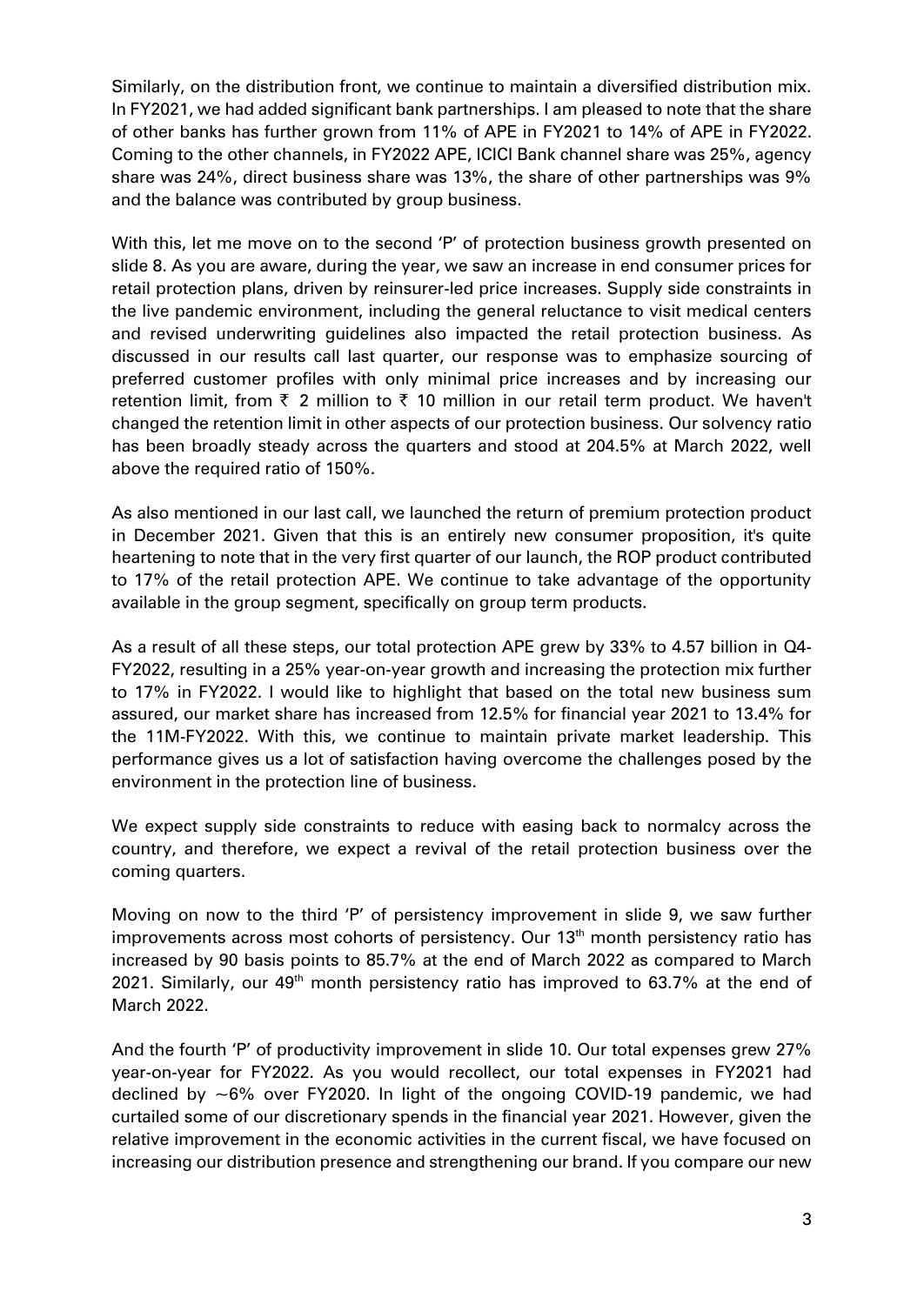business premium growth with our expense increase in FY2022 over fiscal 2020, the new business premium grew by about 22%, while the increase in expenses was about 20%.

The improvement in productivity is also demonstrated by 11% increase in APE per employee in FY2022 over FY2021.

Alongside our four 'P' strategy framework, we continue to maintain a resilient balance sheet as presented in slide 11.

On mortality rates, for FY2022, gross claims on account of COVID-19 stood at  $\bar{\tau}$  21.07 billion and net of reinsurance the claim amount was  $\bar{\tau}$  10.17 billion. This net claim amount includes settled, as well as notified and in-process claims. Further, at March 2022, we hold reserves of  $\bar{\tau}$  0.24 billion towards COVID-19 claims.

Our solvency ratio, as I said earlier was 204.5% as of March 2022 as compared to the required ratio of 150%.

On credit risk, only 0.3% of our fixed income portfolio is invested in bonds rated below AA. And we continue to maintain our track record of not having a single NPA since inception of our Company.

Of our total liabilities, non-par guaranteed return products comprise about 1.9%. We continue to closely monitor our liquidity and ALM positions, and we have no issues to report.

Moving on to the Value of New Business (VNB) presented in slide 12. As a result of the above drivers, the VNB for FY2022 was  $\bar{\tau}$  21.63 billion, a significant growth of over 33% over FY2021. Given our APE of  $\bar{\tau}$  77.33 billion, the resultant VNB margin was at 28% for FY2022 as compared to 25.1% in FY2021. As we have always articulated in the past, we continue to focus on absolute VNB growth, which is our stated objective.

You may recall that when we articulated our objective to double the FY2019 VNB, our reliance on unit linked as a product category was significant. Also, we had been heavily dependent on one partner's contribution to new business. In the journey since then, we have encountered a number of challenges like limited bank partners, change in prioritization of our key distribution partners, COVID-19 pandemic, subsequent countrywide lockdown, capital gains tax on high ticket ULIPs, supply side constraints in the protection business, devastating COVID-19 second wave and the consequent elevated claims, volatile financial markets and reinsurer-led price increases and protection, just to name a few significant challenges over this period.

I am happy that while all these challenges had an adverse impact on our business growth and profitability levers, we continue to pursue a resilient and growth-oriented strategy with a series of interventions such as the right product for the right customer, comprehensive product suite to cater to all customers preferences, greater digital adoption, new partner acquisition, limited protection price increase for the customer, recalibration of underwriting guidelines, and also capitalizing on group protection segment, which was a great opportunity in the market to grow our protection business.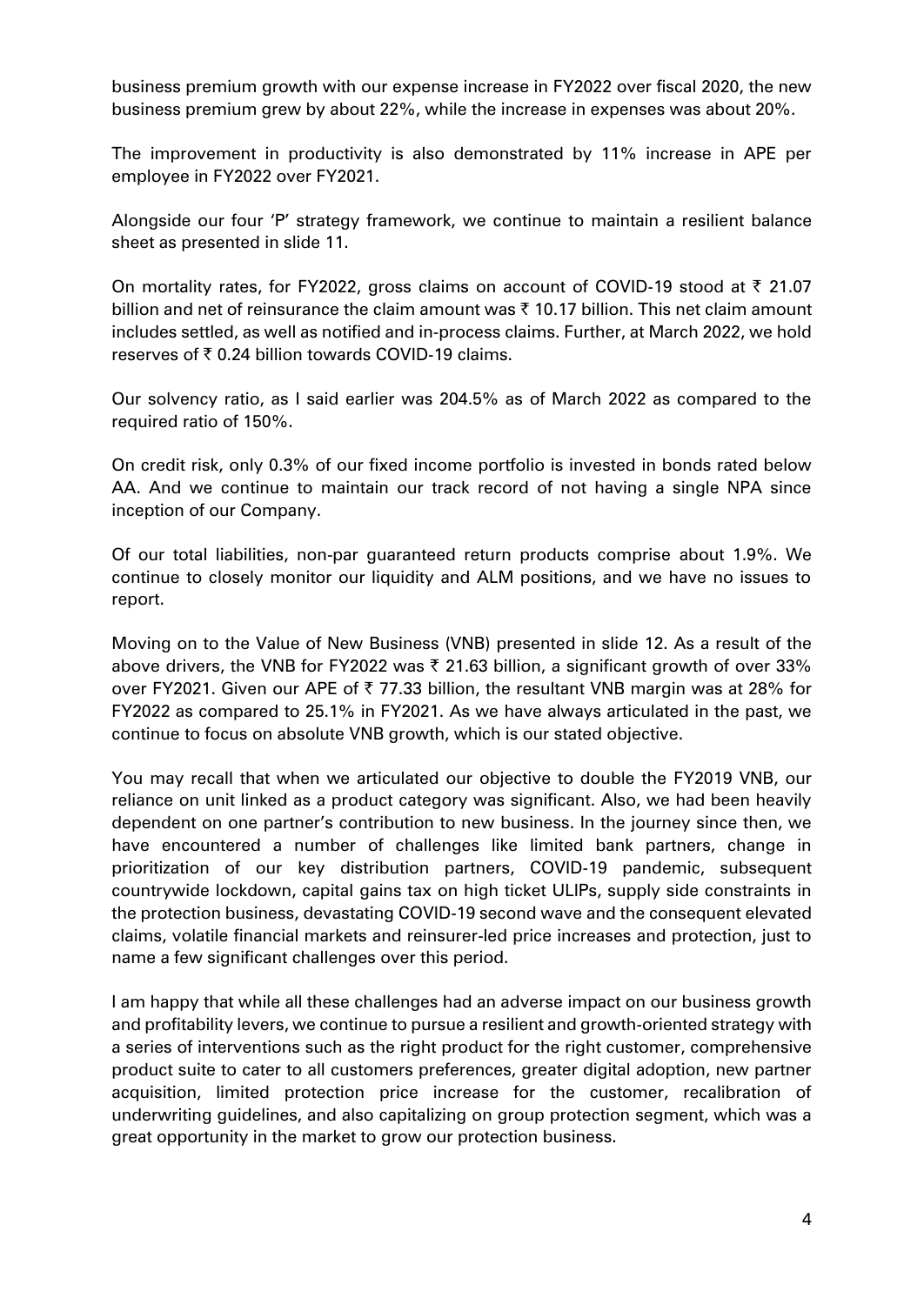I believe that the results of all these interventions is what you see and is visible in our results for FY2022.

I'm happy to report that we have met our expectations on each of the four 'P' strategic elements as is evident in our results. Just to illustrate, on premium growth, our APE has grown by 20% year-on-year, on protection, our year-on-year APE growth was 25%, well above the overall growth in savings APE, on persistency our metrics have improved significantly across most cohorts, and on productivity front, our APE per employee has grown by 11%. So, I get a lot of satisfaction from the outcome for FY2022 along the lines of our stated objectives.

Going forward for the immediate term, we continue to maintain our objective of doubling FY2019 VNB by FY2023, which requires a growth rate of about 22% to 23% over FY2022 VNB. With the VNB growth of 33% for FY2022 and with more growth levers and margin expansion levers available with us, we believe we are on track to achieve this immediate aspiration.

Now, as we look at FY2023 and beyond, we are poised to take advantage of all the good work that has gone into building a strong foundation for sustainable growth in the Company. Our pursuit towards building a sustainable and growing institution will continue. And the unfinished agenda such as revival of retail protection business, expansion of annuity business streams, expansion of agency business, and direct channels would be pursued in a focused manner.

Our primary objective is to outperform the industry on VNB growth over the medium term, even if our APE growth relative to the market, may be influenced by the distribution strategies of some of our partners. Towards this, we believe that all necessary levers are available with us.

Now, Amit, Satyan and Jit would be taking you through the business update, financial update, and ESG update respectively. Thank you once again for joining the call. Thank you for your patience. And over to you, Amit.

## Amit Palta:

Thank you, Kannan. So, I will be taking you through the business update, which I have divided into three sections: Product, Distribution, and Persistency.

Let me first start off with the steps taken on the product front from slide 16 to 18. In the early phase of the pandemic, we have witnessed volatile markets, reduction in incomes and uncertainty around loss of jobs and pay cuts. This led to a significant shift in consumer preferences towards products with guaranteed benefits, especially in the form of regular income. Recognizing this trend in the last quarter of F2021, we launched Guaranteed Income for Tomorrow, called GIFT. GIFT is a guaranteed income product on the non-par savings platform, with income period up to 10 years. We also launched Guaranteed Pension Plan called GPP, which is Guaranteed life-long income plan on the annuity platform. It has the option of deferred annuity for those customers who wish to plan for retirement well before their retirement. Both these plans had innovative, industry-first features and were very well received by customers in FY2021 itself.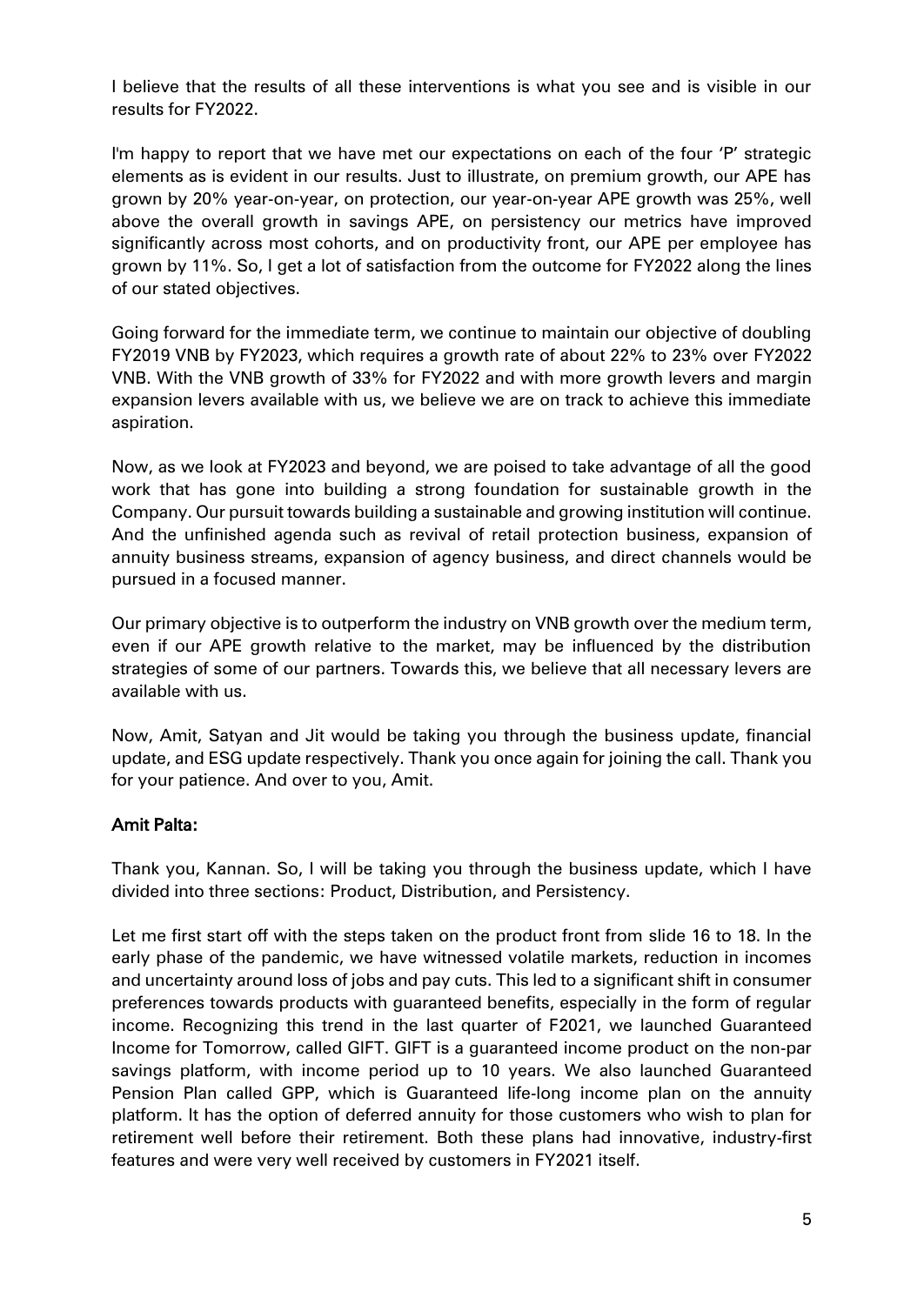In FY2022, we strengthened our product portfolio even further by introducing long term income as a benefit under the GIFT product. With GIFT Long Term, we have extended the duration of guaranteed income from 10 years to 30 years now. This product also offers life insurance cover to the customer for the full income tenure. So, with GIFT Long Term, we are now in position to address the income needs of the customers, right from the duration of 5 to 30 years.

We also introduced the GPP Flexi Plan, which is a regular pay variant of our GPP product in March 2022. With GPP Flexi, we created a proposition for the customer who intends to save for his retirement in a regular and systematic manner over a period of time. Now, with immediate and deferred annuity options, we are able to cater to a much wider segment of customers, those who are planning for retirement well before retirement, those who are nearing retirement, as well as those who have retired.

Moving on to protection, our iProtect Smart has been our flagship term plan, which has been recognized as one of the most innovative term plans in the industry. We do recognize that there is a segment of mass and mass affluent customers who value return of premium at the end of policy term. Keeping this in mind, we launched iProtect Return of Premium in FY2022 wherein 105% of premium paid are returned to the customer at the end of the policy term.

In addition to the return of premium feature, the product also offers customers the choice of either a fixed life cover or a dynamic cover option, wherein the insurance cover changes with the change in life stage. This feature has found favour with younger customers who see the merit of having a plan with a cover which increases with their age.

The new products introduced have been identified in orange on slide 16. In the linked saving category, we launched two new funds in FY2022. We launched Balanced Advantage Fund (BAF) in August 2021. BAF as a category has become well established to ride over the volatile market conditions.

Later in the year, we launched the Sustainable Equity Fund, the life insurance industry's first ESG fund. This fund invests in companies which conduct business in a socially and environmentally responsible manner while maintaining governance standards. While ESG as an investment theme is an emerging trend, we believe that having this fund in our portfolio allows us to have a differentiating presence in the unit linked space.

It is heartening to note that the new funds introduced on the unit linked platform, guaranteed products on the nonparticipating platform, and the return of premium products on the protection platform, have contributed in excess of 25% of our FY2022 APE.

In terms of our performance on slide 19, we have registered a strong growth year-on-year across all segments, except group funds business, which tends to be a little lumpy in nature.

Our annuity business grew by 31%, linked savings grew by 21%, non-linked savings grew by 19% and protection grew by 26% resulting in an overall APE growth of 20% year-onyear for FY2022.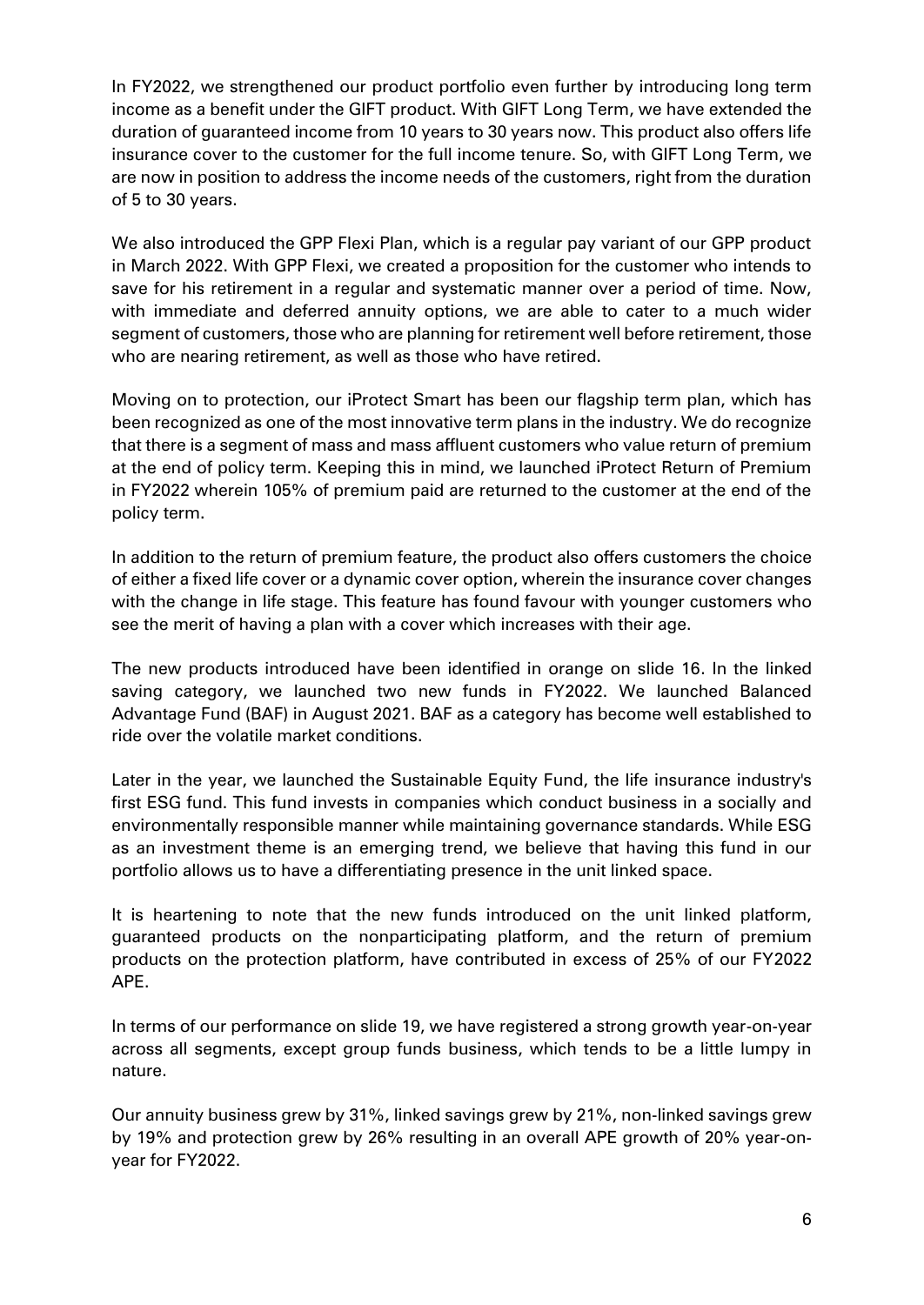Moving on to slide 20, given the pandemic environment, supply side constraints, including revised underwriting guidelines, continue to impact the pure term retail protection business. However, for FY2022, the overall protection APE that includes retail, group term and credit life grew by 26% to  $\bar{\tau}$  13.13 billion. We had launched the Return on Premium product in December 2021, and for Q4-FY2022 its contribution to retail protection APE was at 17%.

In terms of new business received premium, protection segment contributed 29% of total new business premium for FY2022.

Our overall new business sum assured stood at  $\bar{\tau}$  7.73 trillion for FY2022, a growth of 25% year-on-year. We continue to be the private sector market leader on overall new business sum assured with the share of 13.4% as compared to 12.5% in FY2021.

Moving to slide 21, annuity business contributed 19% in terms of total new business received premium. With a premium amount of  $\bar{\tau}$  30 billion in FY2022, we were one of the largest pension and annuity providers in the market. Our wholly owned subsidiary ICICI Prudential Pension Fund Management Company Limited (PFM), distributes products under the National Pension System and is registered as a pension fund manager and a point-ofpresence. This business, we believe is synergistic to our annuity offerings, and is expected to support growth of the annuity business in future. The AUM managed by PFM has increased by 54% from  $\bar{\tau}$  76 billion in March 2021 to  $\bar{\tau}$  116 billion at March 2022. The PFM has a market share of 15% in the private sector AUM at March 31, FY2022.

With this, I would like to highlight that almost 50% of our new business premium has been contributed by the protection and annuity segments, which are significantly underpenetrated parts of the market.

Moving on to distribution on slide 23, we have continued to enhance our distribution network across channels. In the agency channel, the approach has been to ring fence our highly productive agents. We also added about 25,000 new agents in FY2022.

Within the bancassurance channel, we have a total of 27 bank partnerships. On partnership distribution, we added 107 new partnerships during FY2022 and now have about 800 partnerships across traditional and non-traditional distributors, such as web aggregators, payment banks, small finance banks, and insurance marketing firms. For the direct channel, the strategy has been that of upsell to our existing customers aided by analytics.

Coming to the performance of the distribution channels on slide 24. We saw strong growth across distribution channels. Our bancassurance channel APE grew by 10% year-on-year to  $\bar{\tau}$  30.12 billion in FY2022. Within the bancassurance channel, ICICI Bank channel declined by 5%; however, the other banks grew by 53%. Specifically the business share of ICICI Bank channel to overall APE was at 25%, while the share of other bank partnerships grew significantly to 14%. The annuity business from ICICI Bank channel grew by 25% year-on-year in FY2022. Our agency channel APE grew by 19% to ₹18.28 billion and direct and partnership channels grew by 23% and 22% respectively in FY'22 over the same period last year.

We will continue to consolidate the gains of our product and distribution diversification efforts. We aim to ring fence our presence in the affluent customer segments and work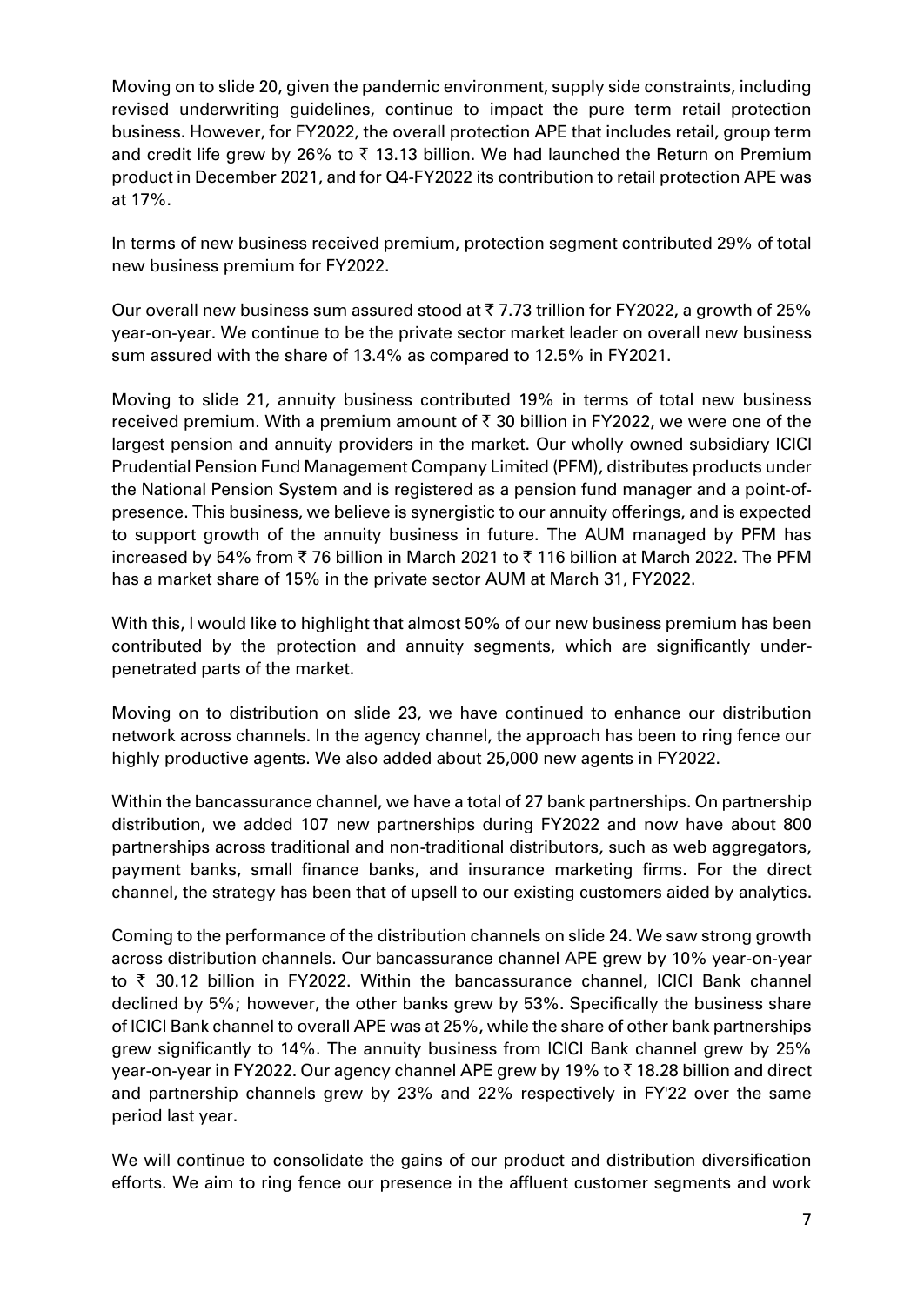towards deepening our presence in mass and mass affluent segments by offering the right product to the right customer and reaching them through the appropriate distribution channels.

In the agency channel, we will continue to ring fence our value advisors and invest in growing our geographical footprint by expanding towards smaller cities. We will work towards identifying whitespaces in customer segments and geographies within our partnership network, leading to an increase in the overall business of our partners. We will also continue to explore opportunities for new tie-ups. In the direct channel, we will leverage synergies between physical upsell and online digital sales processes.

Lastly, moving on to the element of persistency on slide 26. We continue to have strong focus on improving the quality of business and customer retention, which is reflected in our persistency ratios. We have seen further improvement in persistency ratios across most cohorts during FY2022. Our 13<sup>th</sup> month persistency ratio improved from 84.8% in March 2021 to 85.7% in March 2022. Similarly, our  $49<sup>th</sup>$  month persistency ratio has improved from 63.0% in March 2021 to 63.7% in March 2022. Thank you and over to you, Satyan.

## Satyan Jambunathan:

Thank you, Amit. Good evening. I will be taking you through some of the financial metrics. The outcome of our focus on these four P's, as you may see on slide 28 has resulted in a VNB of ₹ 21.63 billion for FY2022 as compared to ₹ 16.21 billion for FY2021. VNB margin for FY2022 stood at 28% as compared to 25.1% in FY2021.

The diversification in the sources of profit that we have achieved gives us a robust base for the future. The movement in margin from 25.1% to 28.0% can broadly be explained by the following:

- 4.3% of margin improvement on account of business mix, which includes higher non-linked savings and protection mix compared to last year
- Negative 2% in the margin on account of operating assumptions change, primarily reflecting current costs and some strengthening of assumptions on the credit life part of the business
- Balance 0.6% margin improvement is due to yield curve movement, which was favorable during the year. A comparison of the yield curve is provided on slide 65.

If we refer to slide 29, our Embedded Value at March 31, 2022 was  $\bar{\tau}$  316.25 billion as compared to  $\bar{\tau}$  291.06 billion at March 31, 2021, a growth of 8.7%. This growth was led by an 18.8% growth in the Value of Inforce (VIF) business.

Our Embedded Value Operating Profit for the year was  $\bar{\tau}$  31.92 billion as compared to  $\bar{\tau}$ 35.05 billion in FY2021. The breakup of EV operating profit is as follows:

- Unwind contribution for FY2022 was at 7.2% of the opening Embedded Value, similar to FY2021
- Value of New Business of  $\bar{\tau}$  21.63 billion was 7.4% of the opening Embedded Value compared to 7% that we had in FY2021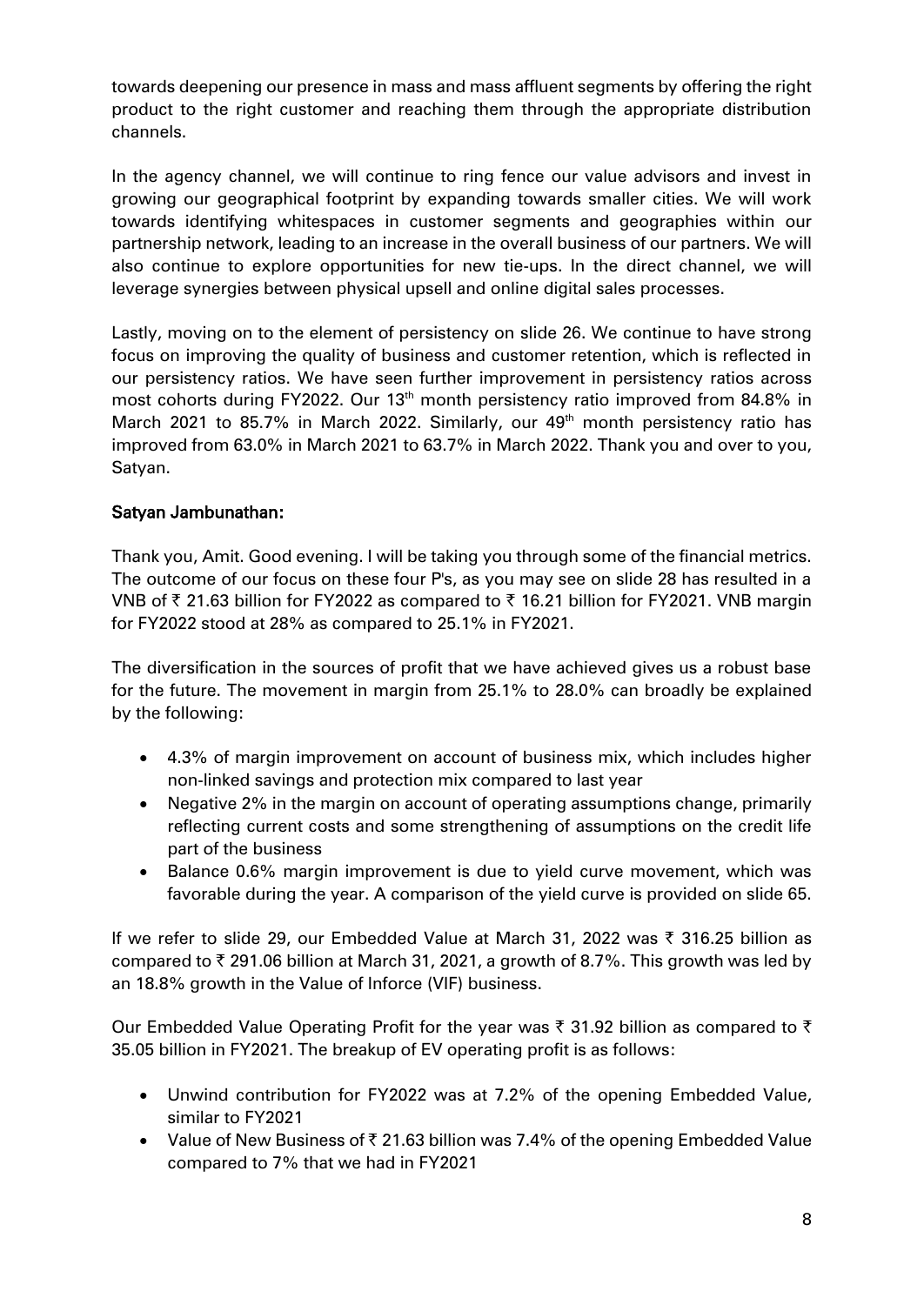- The two of these together, that is Unwind and VNB was 14.6% of the opening Embedded Value
- Operating assumption change was a negative  $\bar{\tau}$  0.91 billion, primarily on account of strengthening of mortality assumptions for some of the credit life businesses
- We continue to see a positive persistency variance of  $\bar{\tau}$  1.51 billion on the back of an improved persistency across most cohorts
- Mortality variance for the year was negative at  $\bar{\tau}$  11.87 billion. In FY2022, there were COVID-19 tagged claims of  $\bar{\tau}$  10.17 billion. Even in the claims not reported as cost by COVID-19, particularly in the group protection portfolio, such as credit life and micro insurance, we have seen patterns of claims that synchronize with the COVID-19 spike. In our estimation, this could be as high as 20% to 25% of the non-COVID claims. Allowing for these patterns, we believe that claims for the year have been broadly in line with the assumption using the VNB and EV computation. The true underlying mortality patterns, however, would only be clear by the end of 2023 if there is no further spike in COVID cases.

As a consequence, the Return on Embedded Value (ROEV) for FY2022 stood at 11%. If we were to exclude the impact of the mortality variance, the ROEV would have been 15% for FY2022 broadly in line with the past three to four years.

The negative mark-to-market impact on shareholder debt funds, due to a rise in the yield curve, primarily contributed to the negative  $\bar{\tau}$  4.37 billion impact on EV through economic assumption change and investment variants.

The closing EV therefore stood at  $\bar{\tau}$  316.25 billion at March 31, 2022, with a VIF growth, like I said, of 18.8% and an overall EV growth of 8.7%.

Our VNB and EV have been reviewed independently by Milliman advisors LLP, and their opinion is available in the results pack submitted to the exchanges.

On slide 31, sensitivity details have been provided across various parameters. Within the financial metrics, the profit after tax for FY2022 stood at  $\bar{\tau}$  7.54 billion. Our Solvency ratio continues to be strong at 204.5% at March 2022, an improvement from 202.2% in December 2021. At our last results call in January, we had discussed at length the changes to our retention strategy in retail protection and had also spoken of there being no change in the other business segment retention. This retention strategy has now been in place for Q4-FY2022. Our solvency ratio has remained stable over the quarter, even with the higher retention. Our AUM was over  $\bar{\tau}$  2.4 trillion at March 2022, a growth of 12% from March 2021. Our COVID-19 claims gross and net of reinsurance stood at  $\bar{\tau}$  21.07 billion and  $\bar{\tau}$ 10.17 billion respectively for FY2022.

With claims due to the pandemic reducing in the quarter, we have released most of the COVID-19 reserves that we had been holding. We now hold reserves of  $\bar{\tau}$  0.24 billion towards potential COVID-19 claims that have occurred but have not been reported to us. Also, refer to as incurred but not reported or IBNR.

To summarize, we monitor ourselves under 4P framework of Premium growth, Protection business growth, Persistency improvement and Productivity improvement to improve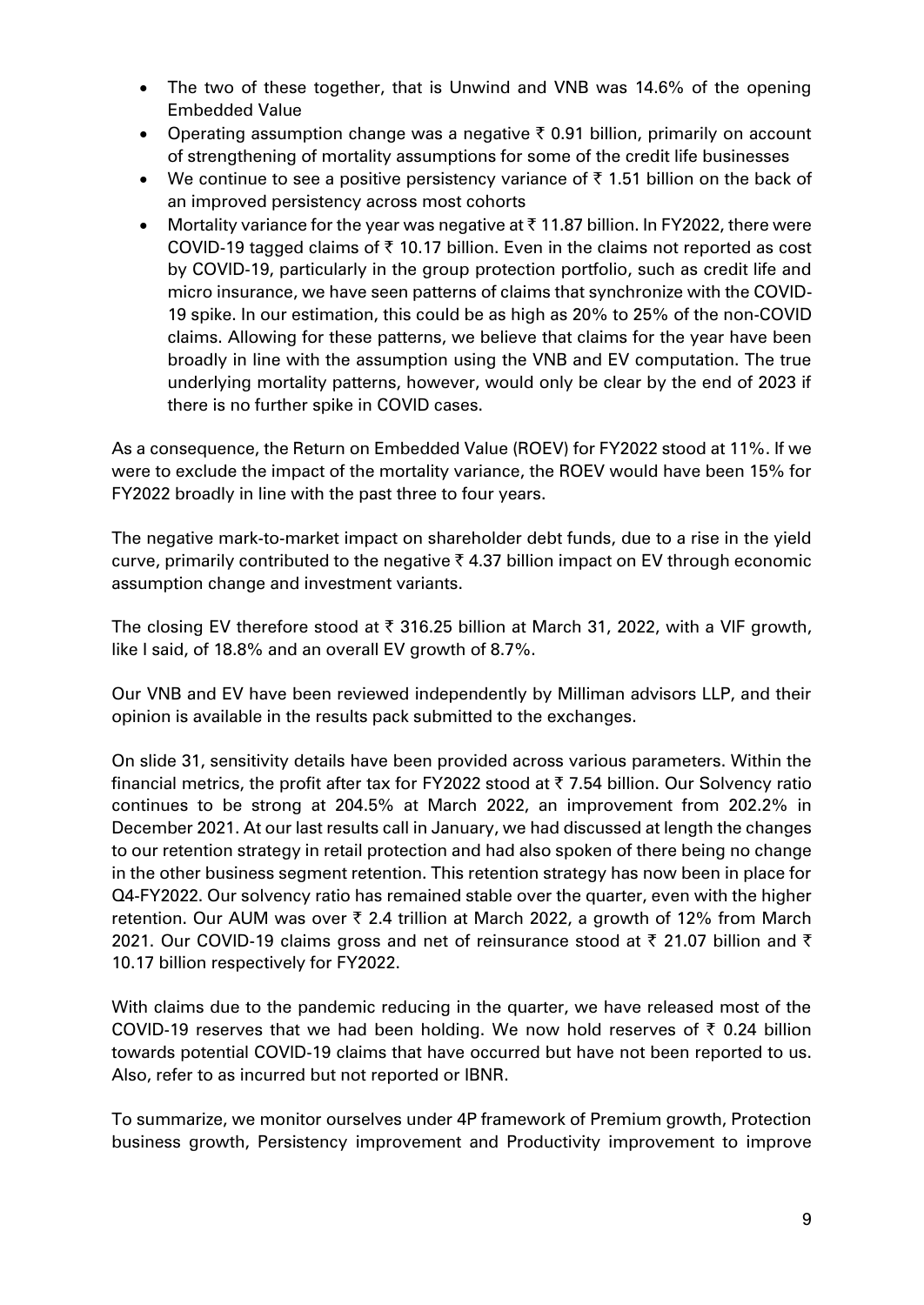expense ratios. Our performance on these dimensions is what we expect to feed into our VNB growth over time. Thank you and I will now hand over to Judhajit.

## Judhajit Das:

Thank you, Satyan. Good evening. I will be taking you through ESG at ICICI Prudential Life. Sustainability is intrinsic to our vision of building and enduring institution, as we serve the long-term savings and protection needs of customers. We are committed to integrating sustainability in our business processes and embedding sustainability in our culture. We adopted the ESG framework in 2020, and our ESG initiatives are monitored by the Sustainability Committee, which comprises all members of our management committee. Each ESG focus area is anchored by a senior leader who oversees implementation of initiatives, and they are supported by a dedicated ESG resource. Their collective efforts have led to upgrade our ESG ratings by two of the leading rating agencies. We understand that we are the highest ranked ESG Company in the Indian life insurance industry.

I would now like to share some key highlights for each ESG focus area. On human capital, employee health and well-being has been our number one business priority. 99% of our workforce is fully vaccinated, and we have successfully transitioned to a work-from-office mode, with all our offices now fully operational. We are an equal opportunity employer. And this year our diversity has improved to 27% women employees, with women constituting 40% in non-sales roles. On responsible investing, ESG is now integrated in our equity investments, and the investment team refers to ESG ratings of companies as provided by an external service provider. Where ratings are not available, the team analyses ESG issues based on company disclosures. We continue to focus on stewardship by engaging with investee companies and corporate actions of material importance and disclosing our voting actions.

As Amit alluded, we launched the ESG Fund recently, and we are the first Indian insurance company to become a signatory to the United Nations Principles for Responsible Investment.

On governance, our Board is chaired by an Independent Chairman, and all our committees are headed by Independent Directors. The Board has a majority of Independent Directors, enabling more independents and also the separation of the Board's supervisory role from executive management.

On data privacy and risk management, for third-party service providers who process customer information, we have included requirements on data security standards in our agreements with them. We have integrated sustainability as part of our risk management framework. This involves stress testing of risk to a balance sheet like mortality risk arising from any severe incident and other risks, like customer data privacy risk, outsourcing partner risk, etc.,

On access to finance, specially designed micro insurance products, targeting socially and economically weaker sections covering 45.6 billion lives as of March 2022. We settled around 260,000 retail and group claims last year and provided bereaved families with a financial safety net.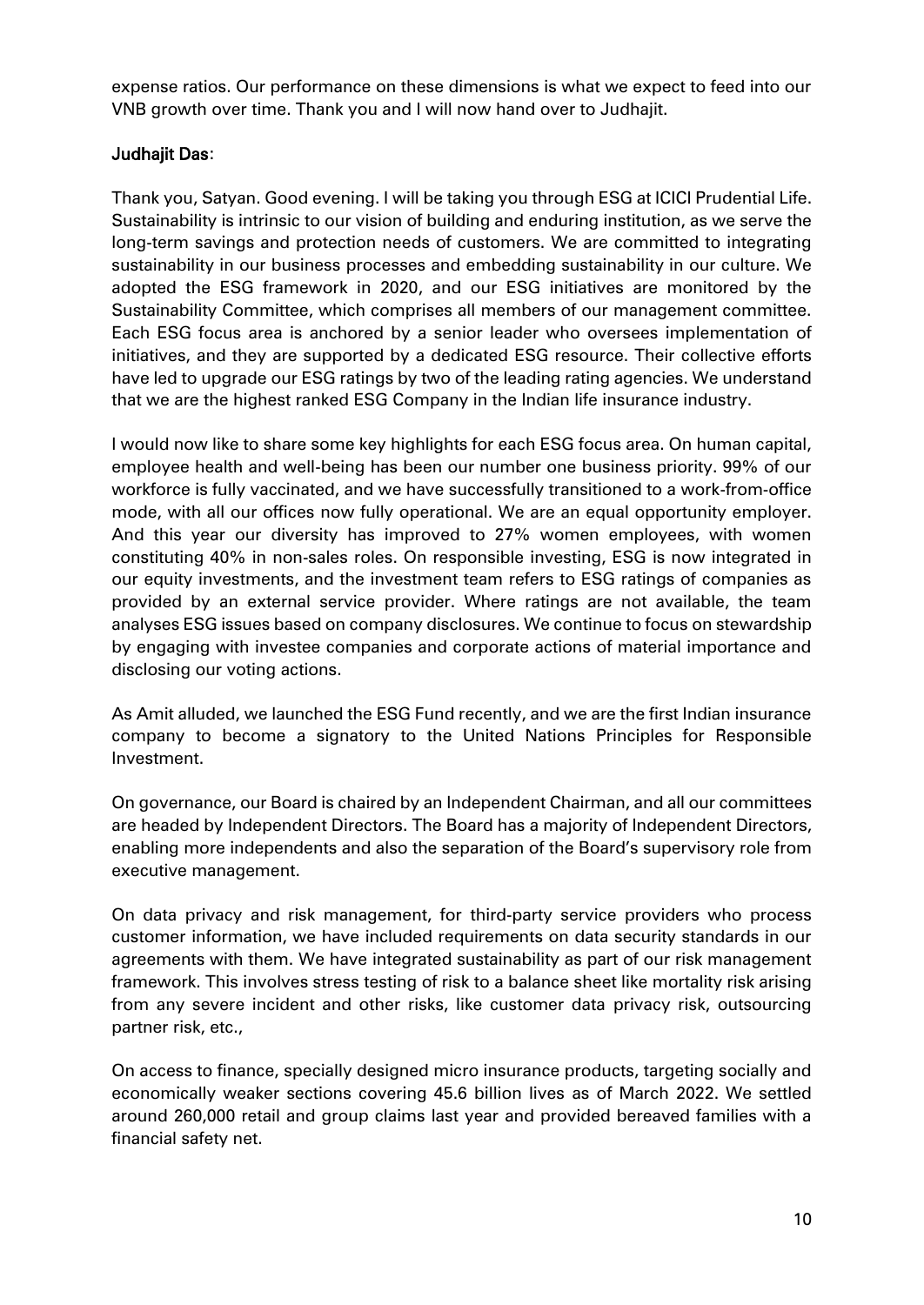On CSR, we spent  $\bar{\tau}$  68.2 million for CSR initiatives, largely through ICICI Foundation. Over 155,000 children and adults have been the beneficiaries of the COVID-19 vaccination program that we ran.

On environment, being a financial services company, our focus has been on recycling and reducing what we consume. Approximately 1,700 tons of carbon footprint were saved during FY2022 to initiatives that reduce energy consumption. We focus on water conservation and waste management, and we have transitioned to green energy in some of our offices. Our efforts will be to reduce the carbon footprint going forward each year and increase employee awareness.

We ran a Go-Green campaign where 4,000 employees participated in activities like planting a sapling, working in a paperless environment, and so on and so forth.

In closing, I would like to once again, reaffirm our commitment to creating a culture that embraces sustainability and goes beyond goals and targets by integrating best-in-class sustainability practices with our business processes. Thank you and we are now happy to take any questions that you may have.

Arav Sangai: On the PPT table, I just want you to have thoughts on the increase in the sensitivity on interest rates, like why we have a steep increase.

Satyan Jambunathan: The increase in sensitivity on the interest rates is a consequence of the increase in the non-linked and non-par savings in the product mix. The way we are managing that again is explained in the appendix on risk management strategy explained through the use of forward rate agreements. The way we approach it is that, all future premiums are locked into yield at inception through forward rate agreements. Through that instrument, we are trying to reduce the implication of any downside risks that may happen from an interest rate perspective. So, the sensitivity changes on reference is predominantly coming from product mix changes.

Arav Sangai: Another question I had was on the sensitivity of the mortality reference that we have given. So, assuming that our retention was increased last quarter and like we have been selling the newer products from Q4, so, I just wanted to have thoughts on logically, going ahead, should we see an increase on the mortality sensitivity? Because we have increased the retention risk in our protection products like last quarter.

Satyan Jambunathan: From a retention strategy, when we increase the retention in December, yes progressively on our new business, there is a higher retention. But as a proportion of the overall book, it is still a very small movement from the time we increased retention. Therefore, going forward, as the book grows on the increased retention, the sensitivity will increase to some extent. But I would go back to what I said at January during the results call; where I had indicated that given the capital credit that we get for protection on reinsurance at 50% of the sum insured, we will gravitate back to 50% over a period of time. So, the higher retention is more of a here and now thing. But over a period, we will let it gravitate back to 50%. So, overall versus last year, I wouldn't expect to see a very meaningful change to the mortality sensitivity over time, except if the mix of protection increases quite dramatically into our product mix. Otherwise, I would expect the sensitivity to remain stable or if it changes, change gradually over a period of time.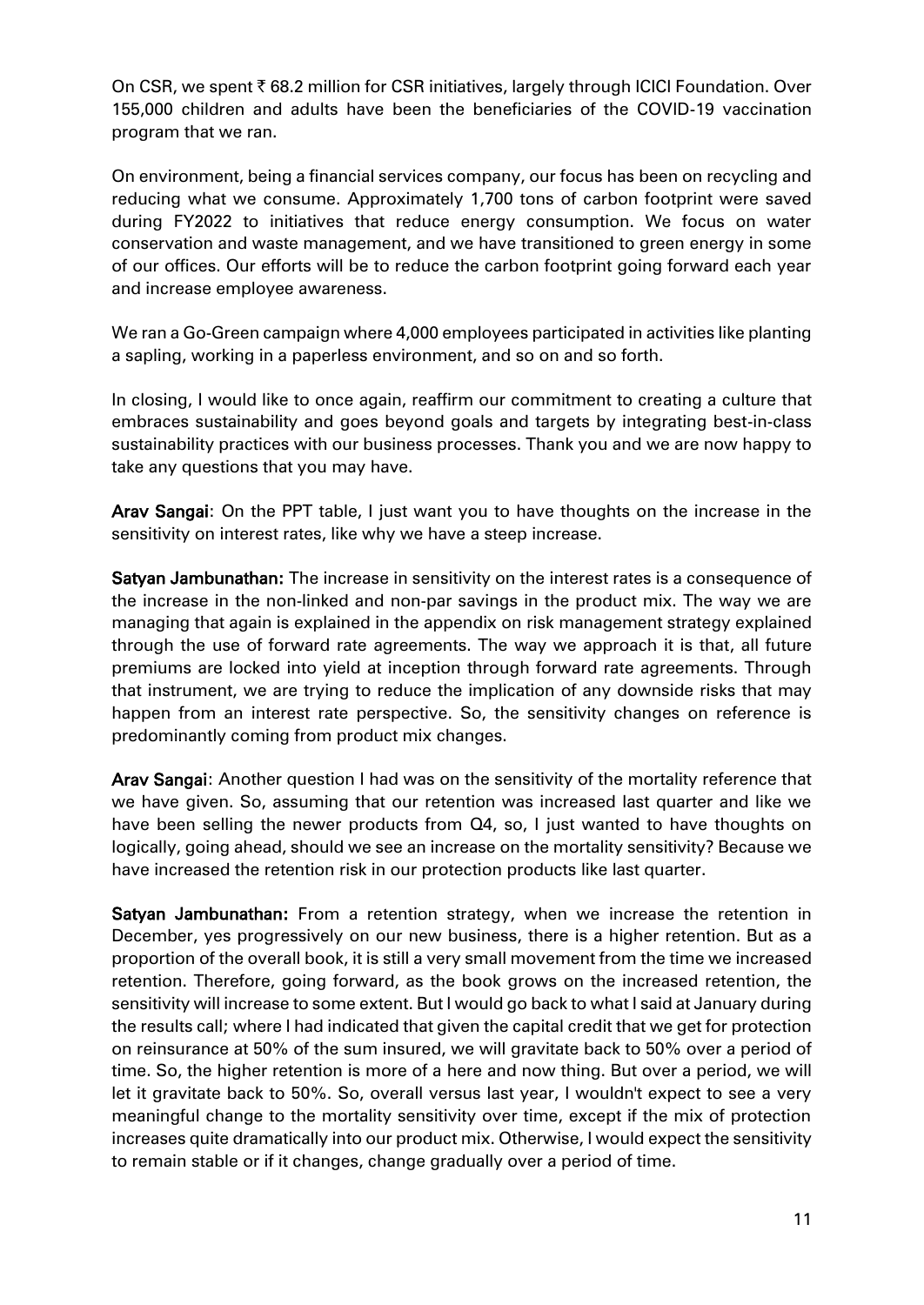Arav Sangai: We have done any changes in the operating assumption. Any colour on that, like even in the margin, we have a huge impact.

Satyan Jambunathan: The impact on margins, we have seen is about 2%. Like I said there are two main contributors to that. One, we strengthened assumptions on some of our credit life partnerships, where we felt that we should be increasing the mortality assumption. This has also been passed on prospectively in the prices to those partnerships. Going forward that should stabilize. It should not cause any margin impact. Second, the expenses for this year. Given the strong growth that we had over the first nine months of this year and given the development of VNB, we actually felt comfortable, like Kannan described in his opening remarks, to increase our outlay in some of the discretionary expense elements to make sure that we build for the future. In the short term, that has indeed resulted in the cost ratios being higher than last year; which is the other impact that you see. As this in the next year would help us generate a robust new business growth, I wouldn't expect expenses to worsen our margin in any sense going forward. But this year, we had the capacity to invest and we chose to invest.

Nischint Chawathe: You have guided for sort of doubling of VNB in 2023 and that kind of implies almost a 22% growth in VNB for the next year. What kind of confidence do you have for this increase given the fact that when it comes to growth, you probably don't have full control in terms of what ICICI Bank is doing. And even in terms of margins, I think we are sort of almost in line with some of the other players. The difference between ourselves is not as much. So, if you could spell the breakdown between growth in terms of APE and margin expansion?

N.S. Kannan: The way we look at this year's numbers is exactly what you said, that to get to about 22.5% growth on VNB over the last year. That's the ask we have for doubling of our VNB aspiration. So, to answer your question, are we confident? Yes, absolutely, we are confident. We are not changing the aspiration number which we had put out earlier. So, what's the confidence we have in giving this? On the growth I think several of the areas have sort of bottomed out, we feel. If we look at retail protection as an example, there have been a very sharp decline over the previous year into FY2022. With the environment also getting a little better and we have got our act together in terms of calibrating our underwriting norms as well as desired profiles. So, we do believe that we should be able to expand from here on. So, that should not only give us a growth on the top line, but also on the margin expansion. On the annuity side, we have introduced a regular premium annuity product, which we have just about launched and that becomes an additional lever for us to market to our customers. And again, if we talk about ICICI Bank, one of the reasons for decline in ICICI Bank has also been the protection of supply-related challenges, which really did not help the bank distribution. So, even for ICICI Bank, we do believe that these couple of products will provide growth from here on. And of course, I talked about 14% being constituted by other banks in terms of channel mix. And that as well, we are into the second year in some of the shops, but we think that the potential is much higher going forward. So, we do have a set of growth levers available with us as well as some product levers available. So, it will be a combination of both growth and expansion of margin. Getting to about 28% margin, I do not view it as something which cannot be crossed. Because it is a very focused hard work which we have done over a period of time, work on product mix, within a particular product line work relating to elongating the maturity of the products with a view to get higher margins. A lot of that work has gone in. So, at this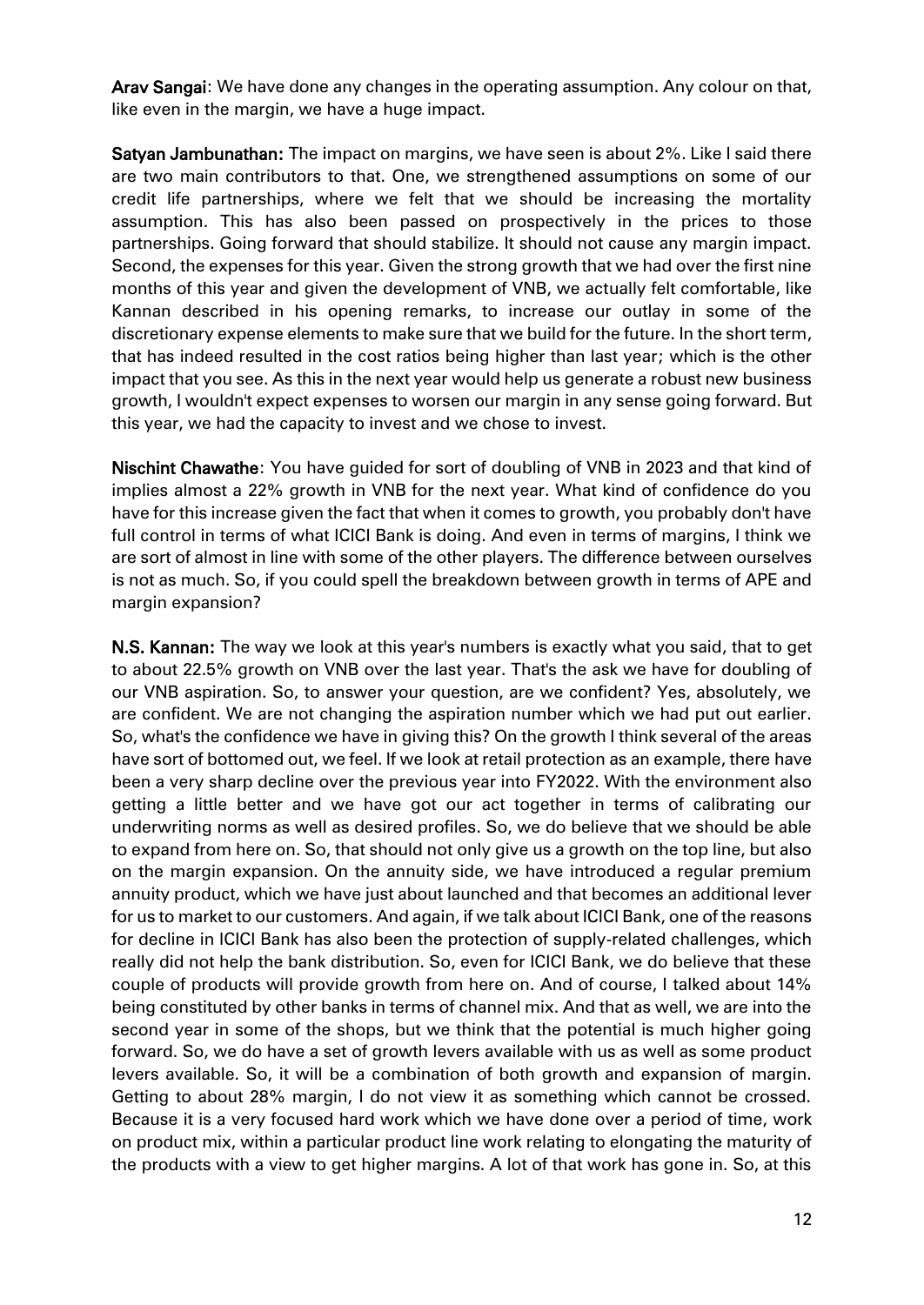stage, we wouldn't say that there is a limit to our margins. We expect the margins to grow from here on. And some point in time, the efficiencies also will kick in. And as Satyan mentioned I think in one of his opening remarks that the persistency gains are still there for us to take. So, there are enough and more levers available. And as executive management, I can only assure you that we are confident of achieving that 22.5% growth which is required for doubling of our VNB aspiration which we have articulated.

Amit Palta: Apart from the product levers that we just spoke about, we also mentioned in our opening remarks that we are going about investing in scaling up both our agency as well as direct business, where we have started investing towards the latter part of our Q4 as well, which holds us in good stead. Because as we understand, these are organic channels and need upfront investment. And that is something that we've already initiated. So, with the pandemic behind and with the kind of cost containment measures that we had taken in FY2021 now behind us. We are very well poised with the investment in these two channels also to further add to our top line aspirations, which of course will go on to add to our absolute VNB.

Nischint Chawathe: One is the margin on the protection business this year looks like has gone down. I think somewhere you had guided that on overall blended basis for the protection vertical, your margins should remain stable. Just trying to understand is anything that change this year?

N.S. Kannan: Because of the mix inter se of group and retail within protection. That would primarily account for this. But as we said in both these cases, including the return of premium product which we have introduced, we are very confident that as a portfolio in protection, we should be able to hold the margins.

Nischint Chawathe: Just one last point is when the unwinding rate of 7.2 sort of start going up given we have already seen rising interest rates.

Satyan Jambunathan: It will show up in FY2023, because unwind happens at the opening yield curve. To the extent that  $31<sup>st</sup>$  March 2022 yield curve is higher than  $31<sup>st</sup>$  March 2021, FY2023 unwind should start off at a higher level than FY2022.

Nischint Chawathe: And will there be a difference in the 10-year G-Sec for increasing the unwinding rate?

Satyan Jambunathan: It may not be that straightforward, but it will give you an indication. At the end of the day, it will be the weighted average of the duration of the cash flow. So, it's not going to be just a 10-year.

Deepika Mundra: On protection, I mean this quarter potentially supply-side challenges coming down and your pricing strategy being put into place, volume trend actually weakened sequentially. So, while we understand the longer-term opportunity, any colour that you can give us to why the trend weakened even further in the quarter?

Amit Palta: As you know the change in guidelines is a process which takes a little long, because we are actually moving from a regime of selling protection in the times when the environment was very different. And hence I would believe that it is a transition phase that we are going through. Distribution will have its own learning curve. And we will see over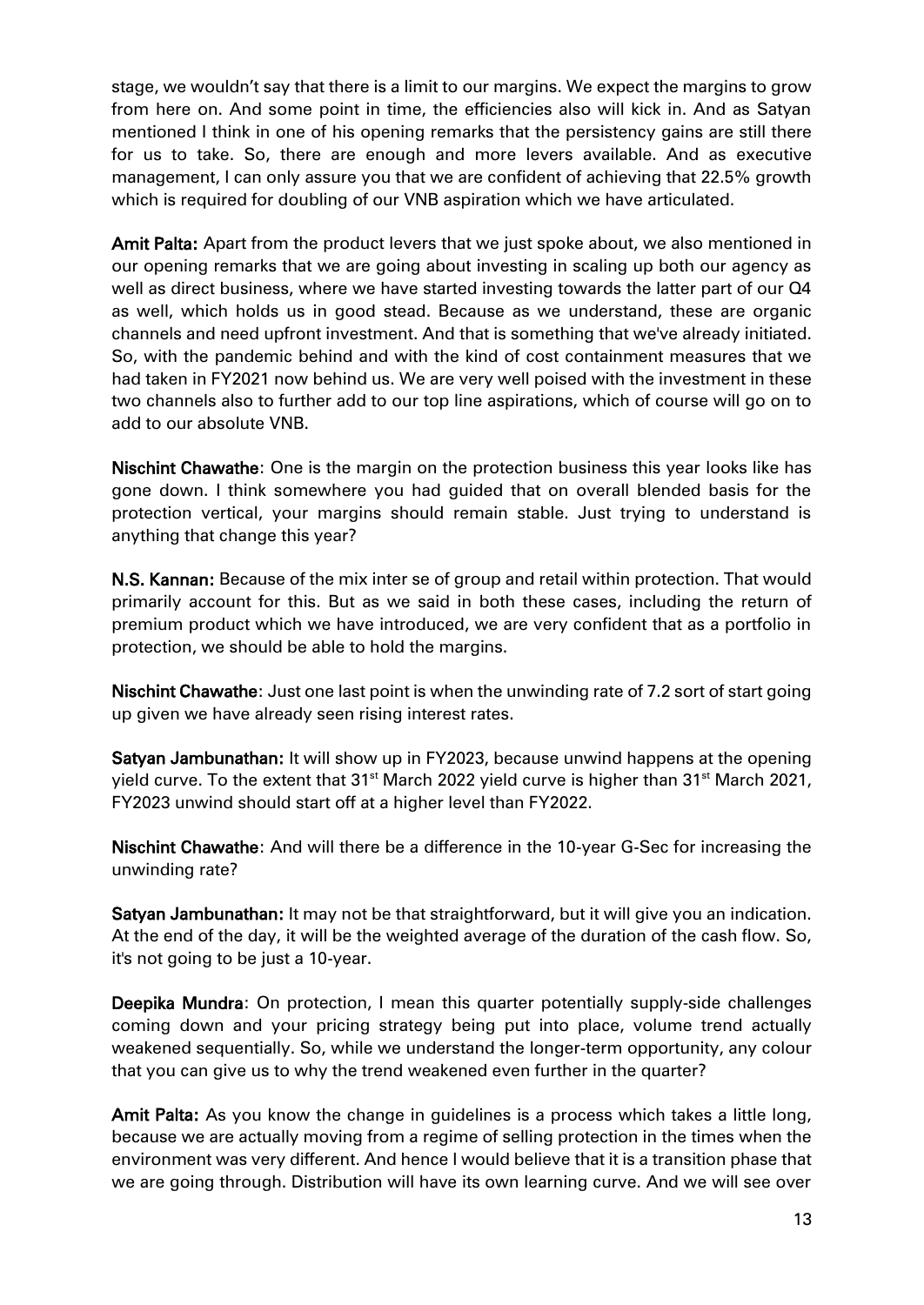a period of time distribution will get used to selling protection in a different way. So, I think this is a learning phase. I will qualify it as a starting point where as we go quarter-onquarter, we will see learning curve moving up and probably you know the results will start returning. But this is too early to comment on that. For very long time, protection was sold in a way which is now being changed, driven by the entire change in the ecosystem.

N.S. Kannan: Apart from what Amit mentioned about some of the changes being recent and slowly will settle in, the fourth quarter normally, what happens is the general push to close the year well, always means that saving sometimes take precedence. This we have seen tactically happened in the fourth quarter in general for our Company. So, that could also be one of the reasons why Amit mentioned during his call. I also mentioned that March number was the best monthly APE we ever had for this Company in the last 20-21 years. So that momentum sometimes takes the savings line of business far ahead compared to protection. And you know that distribution partners are focused on their income for the year, they are focused on the commissions. So, whatever can be done quickly, that sells a bit more easily, especially in the last quarter of the financial year, and especially in the month of March. So, I think these two factors you should keep in mind. Otherwise, as I articulated to, I think Nischint's point, that we would expect this base to have got set at a lower level and from here on we can grow into the current financial year.

Deepika Mundra: The second question would be on the rising interest rate environment. How are you tweaking your product offering to customers as well as on the risk management side for non-par given that the interest rates are set to rise, you think you would want to leave some of the premiums, slightly unhedged because of a potential benefit of better reinvestment rates?

N.S. Kannan: If you look at from a strategic perspective, how we have moved the Company in the last four years, is that we do have all the product lines available to sell to the customers. It's not that we would prefer one product line over the other. So, that has been made clear. Now that we are so well diversified to our addressable segment, we are happy to sell any product which a customer wants. I think as a company we have moved to that stage rather than having to say that I would like to prefer Product A over Product B. That's a good news. So, we will be very nimble to the emerging opportunities in terms of consumer preferences and be ready to sell the product what is appropriate. That's the first point. Second, same approach will continue for non-linked also. We are not going to put any artificial limits on how much to sell, how much not to sell. And third, how much nonlinked we will sell. I want to tell you that we are not in this situation of taking open calls, we don't want to do that. We will be totally hedged like we have articulated irrespective of the interest rate regime, because it's a very long term business and we don't want to be putting too much of net PV on risk on the books. So, we will continue with our approach to hedge it through FRAs as we have articulated. And the last point I want to make is that as of now, I do see any constraint on the hedging capacity available from our counterparts. We do have limits which we have put on counterparties in terms of how much we can do with them as a percentage of the net worth. We monitor the mark-to-market from counterparty wise and all those things are currently under control. And over a period of last few quarters, Satyan can correct me, we have been able to add two, three more counterparties to our list, all blue chip names, you should not have any credit risk issues there. So, given all this, capacity today is available for future non-linked business. We will continue to be fully hedged. That is going to be our approach and we are very happy to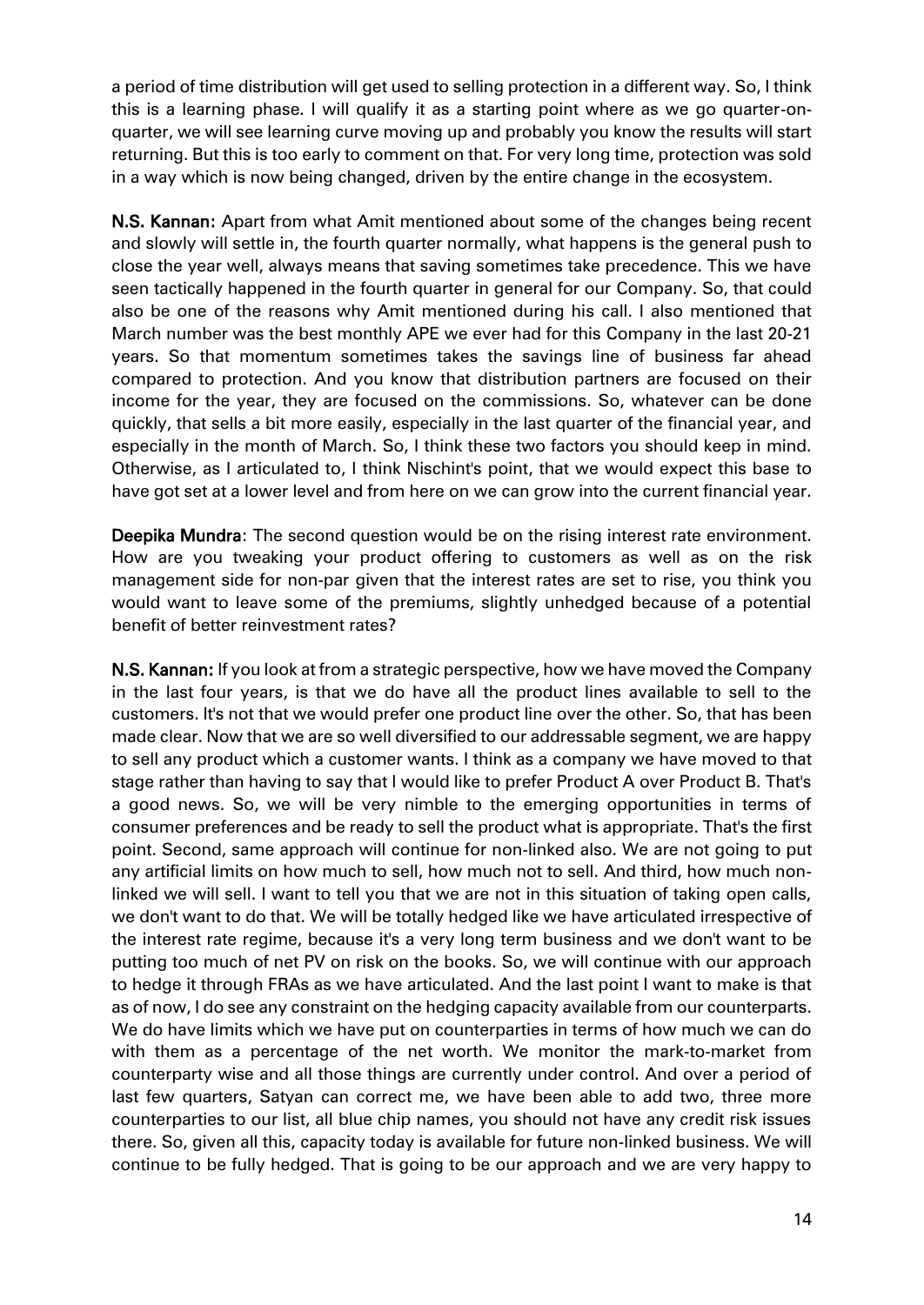align our product mix to meet the customer demand. So, those are the points I want to leave.

Satyan Jambunathan: The only thing I would reiterate what Kannan said, that we are not comfortable leaving open unhedged risks in anticipation of interest rate movements. We are much more comfortable locking into rates. So, far every tranche of hedging that we have done, we have been able to lock in at rates which are better than the implied guarantees. And that to our mind is a good place to be in.

N.S. Kannan: We will also keep adjusting our future rates depending on general basis what we can deliver at that point in time. So, that is for fresh stock of businesses we could keep looking at it. But we won't take any open calls.

Prakash Kapadia: In the backdrop of rising interest rates, what's the outlook for non-par products, are HNIs preferring that? And on the ULIP side what are we seeing given the current volatility in the current environment?

Amit Palta: What I want to mention here is that during my opening remarks as well I mentioned that having introduced our Balanced Advantage Fund in the month of August last year, actually it holds us in good stead because in these volatile times is what we anticipated as a concern coming from the customer, which was introduction of new fund. What we have seen is that as markets have turned volatile towards the end of Q3 and a large part of Q4, large part of a unit-linked composition has actually moved towards Balanced Advantage and Debt-oriented funds. So, to that extent, the same customer either has started looking at options which are outside equity, which is within Balanced Advantage Fund and second also what we have looked at is that our affluent customers have started looking at an option of non-participating guaranteed products as part of their overall portfolio. So, I think in these volatile times, you are seeing the pickup rate go up on Balanced Advantage as well as non-participating guaranteed products. This is how we have seen as a trend as recent as much.

Prakash Kapadia: Earlier also we had some Balanced Fund as an option available?

Amit Palta: That was a Balancer Fund, but this Balanced Advantage is designed differently. It is also tax-friendly product which allows unit linked large value ticket size to be taxfriendly for HNI customers. So, it was really different from the Balancer Fund that we had in the past.

**Prakash Kapadia:** Just one data question. In walk-through, there's a ₹ 4.37 negative variance on the investment side. Is it debt or equity if you can just quantify the amount?

Satyan Jambunathan: It is debt, mark-to-market on fixed income securities in the net worth.

Swarnabh Mukherjee: In terms of the group term life segment and your margin from the protection and the VNB aspiration also. In FY2022, a large portion of your growth in VNB as well in group term life segment came from this category. Now, generally you have mentioned that this segment is trivial and IPRU has done really well but sometimes not as linear as other individuals. Wanted to know your thoughts on whether you see any downside risk in terms of your VNB growth in FY2023 that might come from how this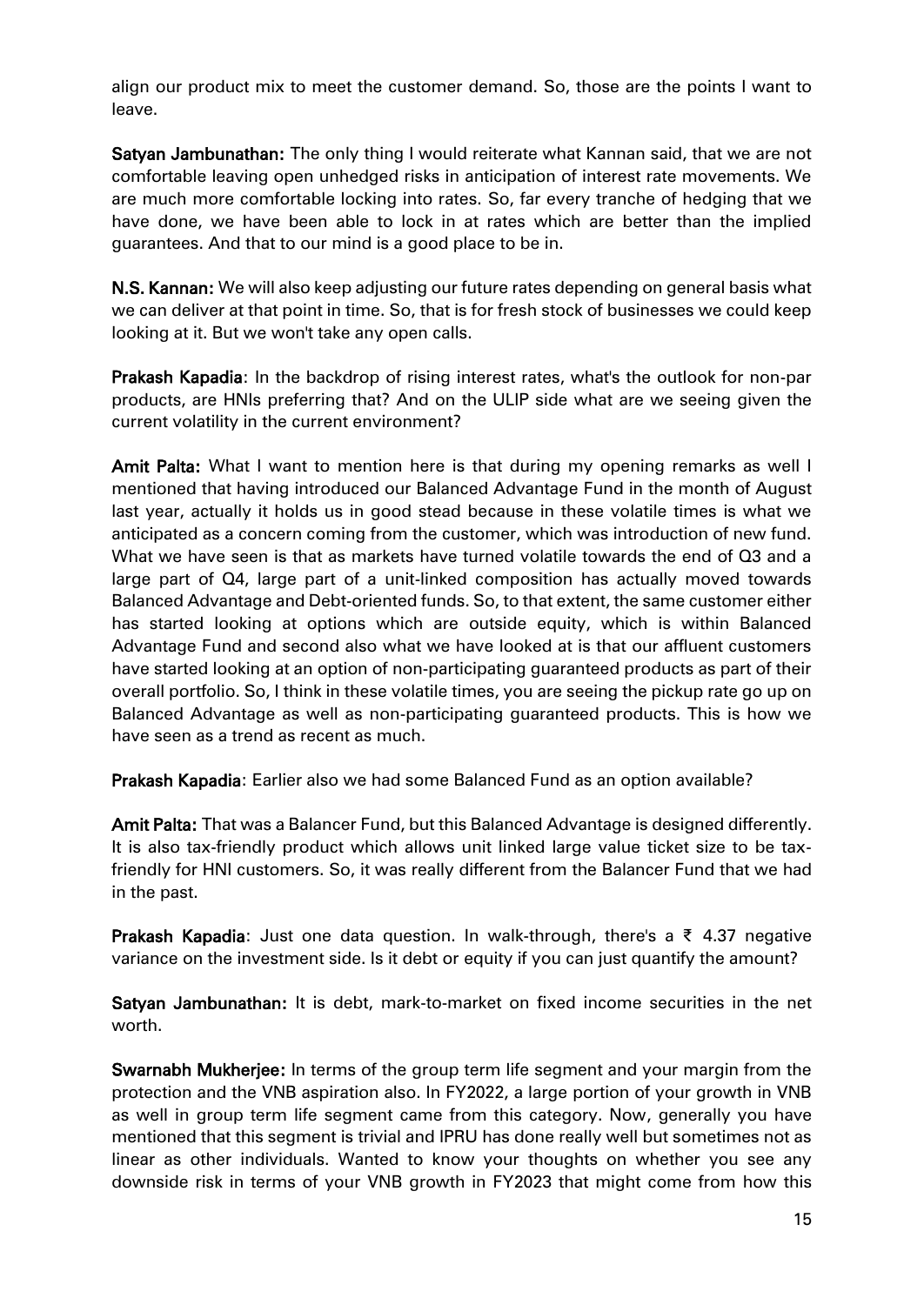segment grows and also the margin from the protection business you have recorded this year, how can this segment impact us?

Satyan Jambunathan: The way we look at it and we have said this in the past as well, our focus is on growing absolute VNB. Margin as a percentage is not the primary driver of our making some of these decisions. I say this particularly in the context of the protection business because the protection business comprises three pools of opportunity which are distinct and non-overlapping. One is retail protection, one is employer provided group protection, and one is credit life. Now, to the extent that they are non-overlapping business opportunities and do not cannibalize each other, we see each of these as distinct, absolute VNB opportunities and it wouldn't worry us or bother us if the portfolio margin went in line with whatever was the emerging mix. Particularly in this year, because of the challenges on retail protection, we had to make sure that in absolute VNB level, there were other levers and engines available to deliver absolute VNB. And therefore, to that extent, the success that we have been able to achieve on the group term is giving us that protection and cover against the environmental challenges that we saw. Going forward, we are perfectly comfortable for this mix to drift in whichever way depending on the opportunity. It really doesn't matter too much what the composite portfolio margin is. What is most important for us is each of these in isolation, retail protection, credit life and group term, are we diluting margins or not. And that I can confirm to you in this year, there has been absolutely no dilution in margins in each of these categories.

Swarnabh Mukherjee: On credit protect to ICICI Bank, the growth looks a bit flattish. So, I wanted to know your thoughts on what will be the bank strategy going forward in this while other banks are clocking very good. And the other one is the persistency in the protection business, which is even lower than what is there in the non-linked segment. Is there any specific development related to this cohort or could this actually be a growth headroom which you can capitalize on this?

Amit Palta: A large part of our portfolio on protection is of the age segment of the customer, which is much younger, which is customers less than 35 years of age, and these are good healthy profiles, which we have seen as larger part of our overall portfolio. As you know that this is the segment which is most price sensitive, and last year actually went through quite a few transitions on pricing change, whether it was with us or with other players in the market. So, in between we observed some kind of price sensitivity leading to some impact on persistency. But we are watching it closely and see how we can improve it further up from current levels. But this is something which will settle because now this transition, these couple of changes that happened in the ecosystem are now all settled. So, probably now we will have a clean run of 12 months to see how persistency pans out now in the newer ecosystem. Coming back to ICICI Bank, there have been few changes in the way we are approaching our attachment business at ICICI. There are a few business segments that have been prioritized over short term loans business that we have been attaching in the past. So, that is something that will pan out, but we are working on some product innovations as well to increase our attachment on the long-term mortgage products at ICICI Bank. So, there has been a conscious decision to move away from very short-term loans and attachment on those businesses. That may have been the reason that you have seen relatively a flattish growth on credit life in ICICI Bank.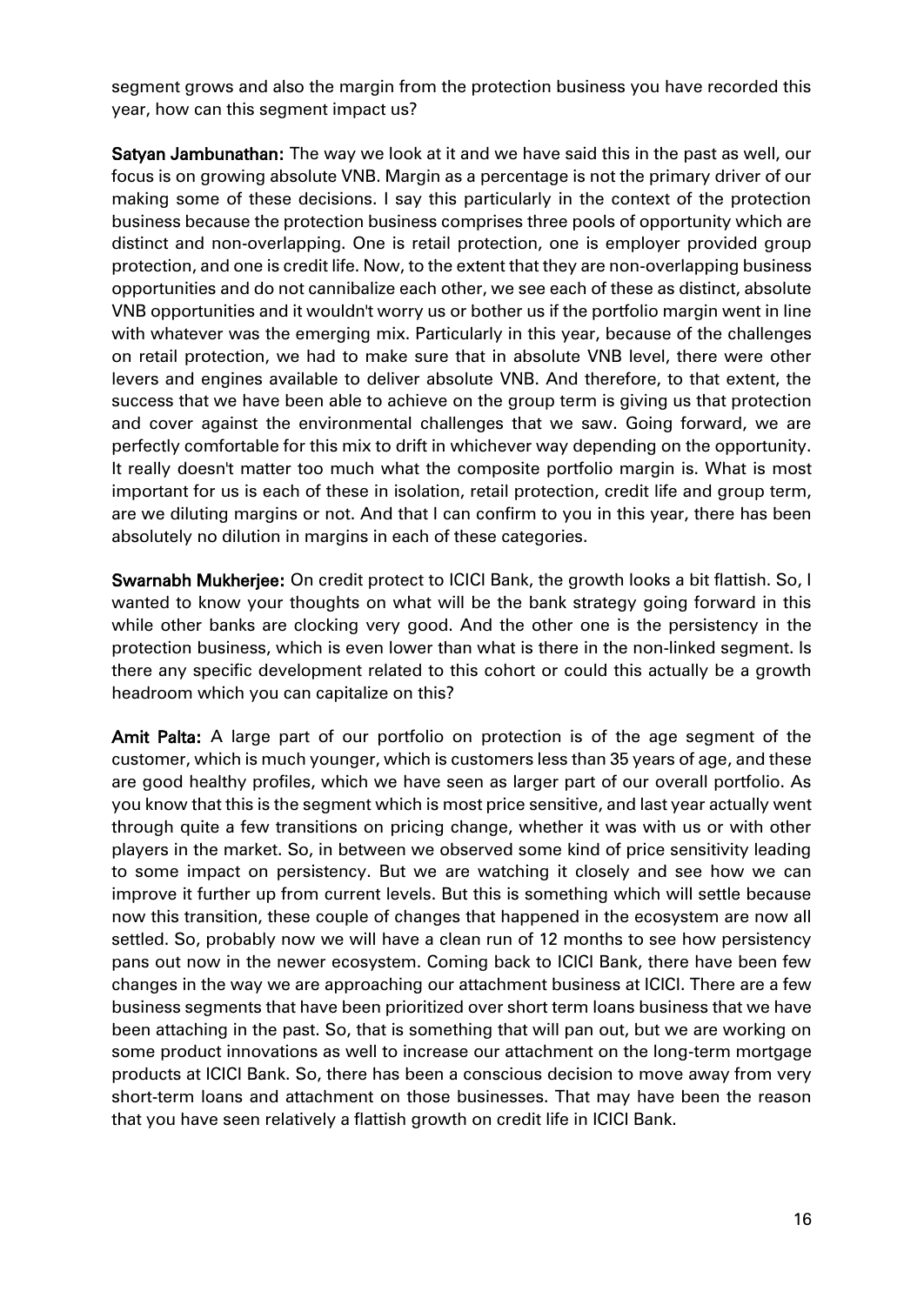Satyan Jambunathan: The only other thing I would add to what Amit said is, I would actually agree with what you said on the protection persistency that is actually an opportunity of upside. And in any case, when I look at the margin assumptions, the margin assumptions are indeed set to be consistent with emerging experience. So, I wouldn't be too concerned about that at this stage.

Nitin Aggarwal: It's really commendable to see how the Company has compensated for a declining share of ICICI Bank without giving up the VNB revenue guidance. The share of ICICI Bank has now like declined to almost half of what it used to be. Just want to understand how do you see the banca channel mix moving from where as ICICI Bank shares bottomed out and overall, which channels are more positive in terms of premium growth when we talk on FY2023?

N.S. Kannan: The first thing I would like to say is that ICICI Bank side, we still have a lot of room to grow on the protection side. Again, all the supply challenges we have seen in rest of the channels are applicable for ICICI Bank as well. So, that created its own challenges and Amit and team have worked very hard with ICICI Bank analytics teams to look at some of the pre-qualified offers and so on. And that I think going forward will really come in, in terms of supporting the growth, as well as more importantly, the VNB growth development. Now coming to the other banks, as I said, they have gone up, I think about three years back would have been about 4%, now we are 14%. So, it's been a tremendous journey. I can only tell you that we have not really put any target of the teams on how much percentage it should be. The mandate to the team is that there are so many white spaces in those banks that we should be able to with additional products in our case like the term ROP as an example, then annuity RP and various products, we still have a huge room to grow. So, I would not be too concerned about how much we should be putting as a percentage mix, but I would expect the whole banca piece to actually grow. That's the way we are learning. You asked apart from this, what are all the other channels which will be putting energy around. As Amit mentioned during his speech, two channels we have picked out where we would put in a lot of effort. One is agency, where again, agency if you really look back, you would know that we were pretty focused on the top agents and ULIP again in the agency channel also. Today we have all this par, non-par products being available, we are able to give a better proposition to the agents who are covering mass, mass affluent customers. So, that we believe is a big lever available agency. And finally, as Amit mentioned, direct to consumer is one area where as an industry we can do a lot. So, if some other aggregators can do, we could also do. So, that is an area where we would focus on going forward. So, banca, other banks will continue, the agency will be momentum and direct business. So, these are the 3-4 areas which we can pick. To your question about the percentage of the APE, we have come to a stage again to say that we should be able to manage the VNB growth in line with the private sector, irrespective of what happens, that's a statement I had made in my opening remarks. So, with this, I will request Amit to talk about any other channel dynamic in this context and what energy he wants to be putting behind in these channels.

Amit Palta: Kannan, you currently covered all. What I want to believe in bancassurance channels other than ICICI, Kannan mentioned that we are looking at white spaces with a primary objective to contribute to the overall pie growth of our banca partners. And we do understand that there is an opportunity and fee income is being seen as one of the priority items for banca partners. So, in their effort to grow over their fee income previous year,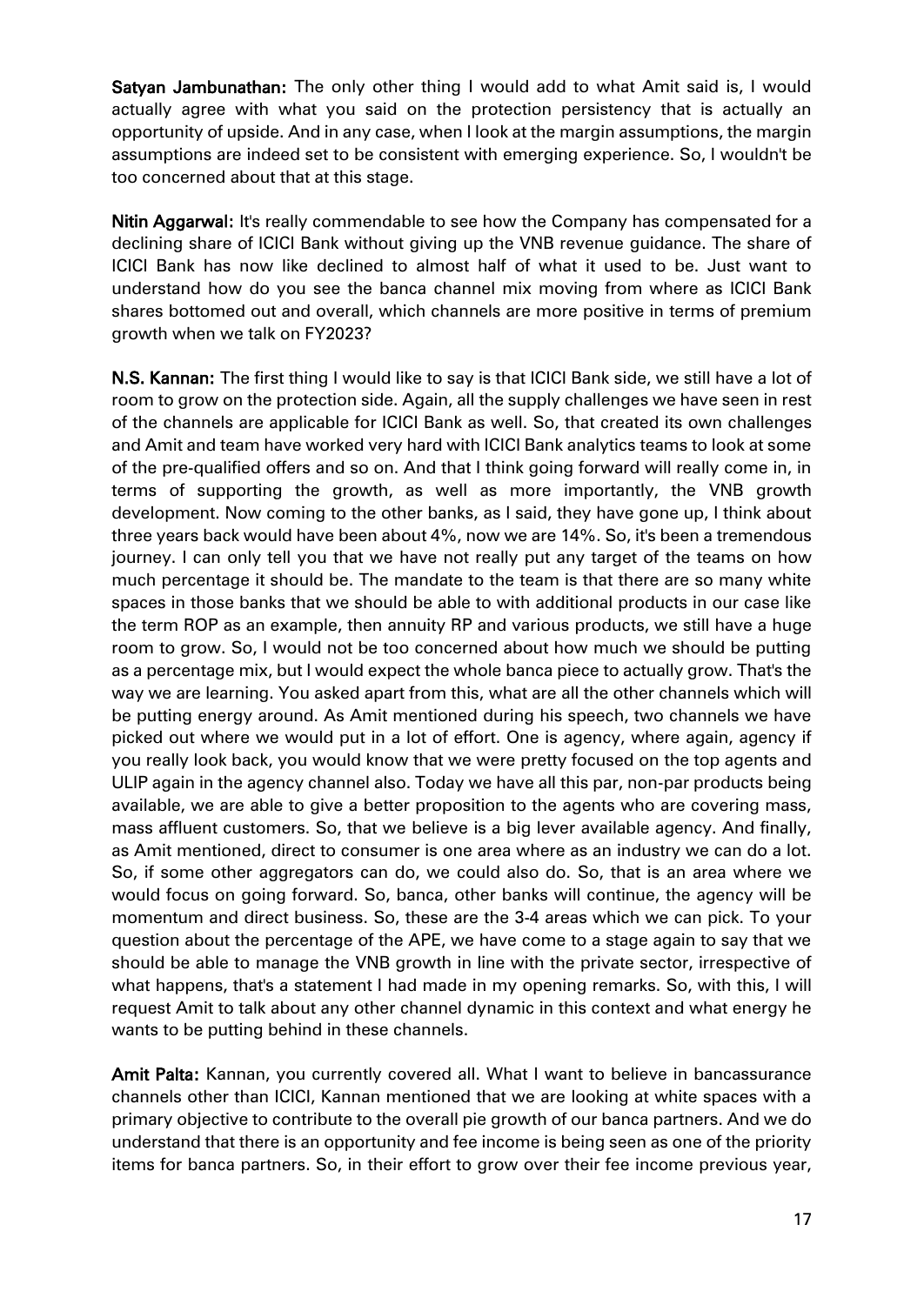we will participate in addressing some of those opportunities that exist in white spaces and hence there is a room available still in the years to come. On ICICI, just one point I wanted to make, actually, if we were to look at annuity business, ICICI still grew close to around 25% over last year. And this is one of those prioritized products that ICICI has chosen as part of their strategic intent. And also on savings, actually, there was no degrowth, they have actually done quite reasonably okay, in lines with expectations on savings business. It is the protection which was largely because of the challenges that overall ecosystem went through, where ICICI could not capitalize on their intent on doing well on protection. But however, we have the design in place. We are working closely with bank to see how we can create exclusive term by invite offers to their prioritized customer segments. And once the ecosystem normalizes, we are quite confident that we'll have our design implemented and bring protection back on course for ICICI.

Avinash Singh: First one on changing operating assumptions impacting VNB margin, that's by almost 2%. Broadly, at a portfolio level, you describe that largely due to mortality changes, almost like a 10% increase in mortality. So, what are the sort of cohorts of products wise or if at all any has led to this sort of trueing up of mortality exemptions? Second on your distribution, the direct-to-consumer focus, any channel conflict particularly on the web aggregator or agency side? When it comes to pricing a product, I mean, generally the differential pricing across channels in not in practice largely, what is there for a customer to sort of get attracted or look away from or say a bank or an agent?

Satyan Jambunathan: Assumption change, just to clarify, I had said the two factors that are affecting it are one, that cost that we have incurred in this year, and I spoke about a conscious outlay of cost on the discretionary expenses, predominantly on the marketing & advertising related areas. This is something which is reflected in the margin. The other one is strengthening of mortality assumption on certain groups in credit life. It is not widespread, there has been no need to strengthen mortality assumptions in generic terms, but it has been with very specific partnerships, we have to do it. And like I also said on a going forward basis for those partners, we have also revised their pricing to reflect the underlying mortality.

Amit Palta: On direct-to-consumer business, actually, it comprises the following businesses. One is online business that we do to our own website, and our own mobile application, what we call it as buy online, we run campaigns and we get customers to come and visit our websites and application from where we generate leads, and then close it end-to-end on an online platform. Second, direct business is what we do through our partner's property which is websites as well as applications like ICICI Bank website, ICICI bank application, some of our bank partner's applications is where we look at an opportunity to reach out to customers directly. And third is what we do to our existing clients as an upsell process, where we have our direct proprietary sales force, which after having identified the customers intelligently through analytics model, we identify next best product that can be chosen as the most appropriate one for the customer with a change in life each stage. So, all these businesses put together are part of our direct business. And we see an opportunity in synergizing both these physical model as well as our online model to improve our efficiencies in managing dropouts of both the channels in an efficient manner.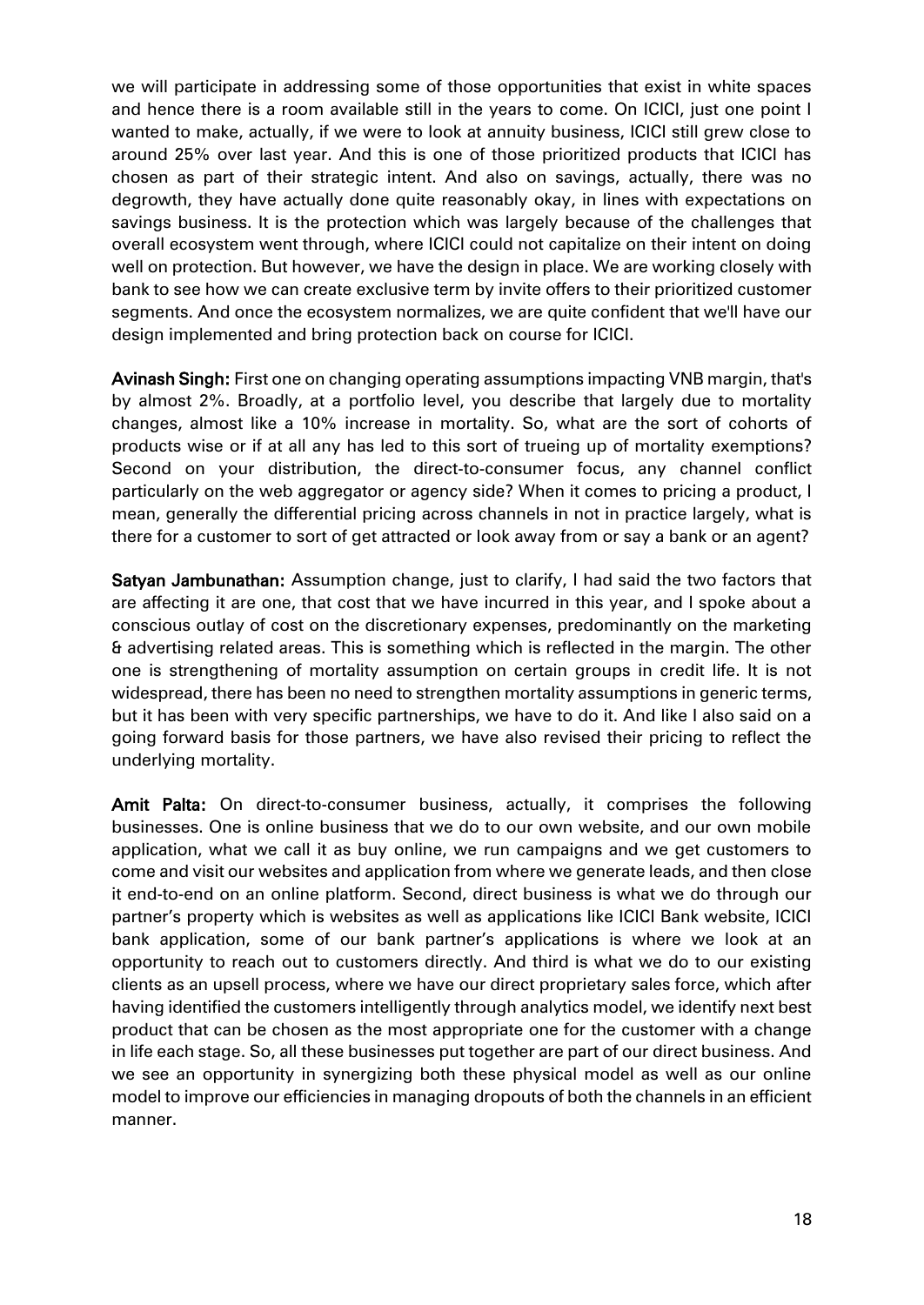Satyan Jambunathan: Just one thing I would have here, on the direct model is, at the end of the day, the consumer is making a choice of how he wants to buy. And if we are going to as a manufacturer, put artificial constraints and say that I will only distribute through one channel or the other, then you end up only losing opportunity. So, what we cannot forget and what we have to keep foremost is the choice that the customer is making of how they want to buy and where they want to buy from.

Nidhesh Jain: Can you elaborate on the margin expansion that we have seen in non-linked savings. There has apparently been almost doubling of margins on a YoY basis in that segment

Satyan Jambunathan: Yes, this is pretty much driven by product mix, par and non-par within that segment. And within the business that we were doing, Kannan also spoke about it earlier about a conscious effort to lengthen policy terms and therefore improve margins. This is just product mix, there is nothing else underlying.

Nidhesh Jain: The 200-basis points impact because of cost and mortality that we have seen are the actual expenses, right, we have not changed the expense assumptions in EV because of that?

Satyan Jambunathan: Absolutely actual expenses. If I were to give an example again, and you will see this from the disclosures, the margin for the unit-linked segment, the numbers are there, the margins in the unit-linked segment are 9% this year. Last year, it was at around 11%, a year before that it was 8%. Last year, we had also spoken about it that there was a very conscious curtailing of discretionary expenses, given lack of affordability in the environment. And therefore, to that extent, one wouldn't expect the same expense pattern to repeat itself. The way we looked at it really wants to say that in FY2020, the unit-linked business had a margin of 8%. That has adjusted over the pandemic curtail expenditure in FY2022, moved up to 9%. So, from a margin point of view, I still see that is positive, but on a year-on-year basis, when I compare it with 11% of last year, it does seem like a decline. And that's really the point I was making about expenses and impact of expenses, even an answer to the earlier question. So, these numbers are there in the slides, you can work them out. That's really where the implication of expenses is coming in in the margin for this year.

Nidhesh Jain: I was trying to understand that the impact of expense that we have seen in margins in FY2022, can it reverse in FY2023 if we see lower expense growth, is it the structural expenses that we have reached at are we expecting these things to reverse in future?

Satyan Jambunathan: Reverse in the sense, expense ratio should continue to improve. I am only choosing to look at FY2022 as a continuation of FY2020 as opposed to FY2022 being a continuation of FY2021. To my mind FY2022 as a continuation of FY2020 is a more appropriate pattern, because FY2021 was an aberration in terms of how we manage our expenses.

Nidhesh Jain: There is a line item, provision for diminution of investment. What is that?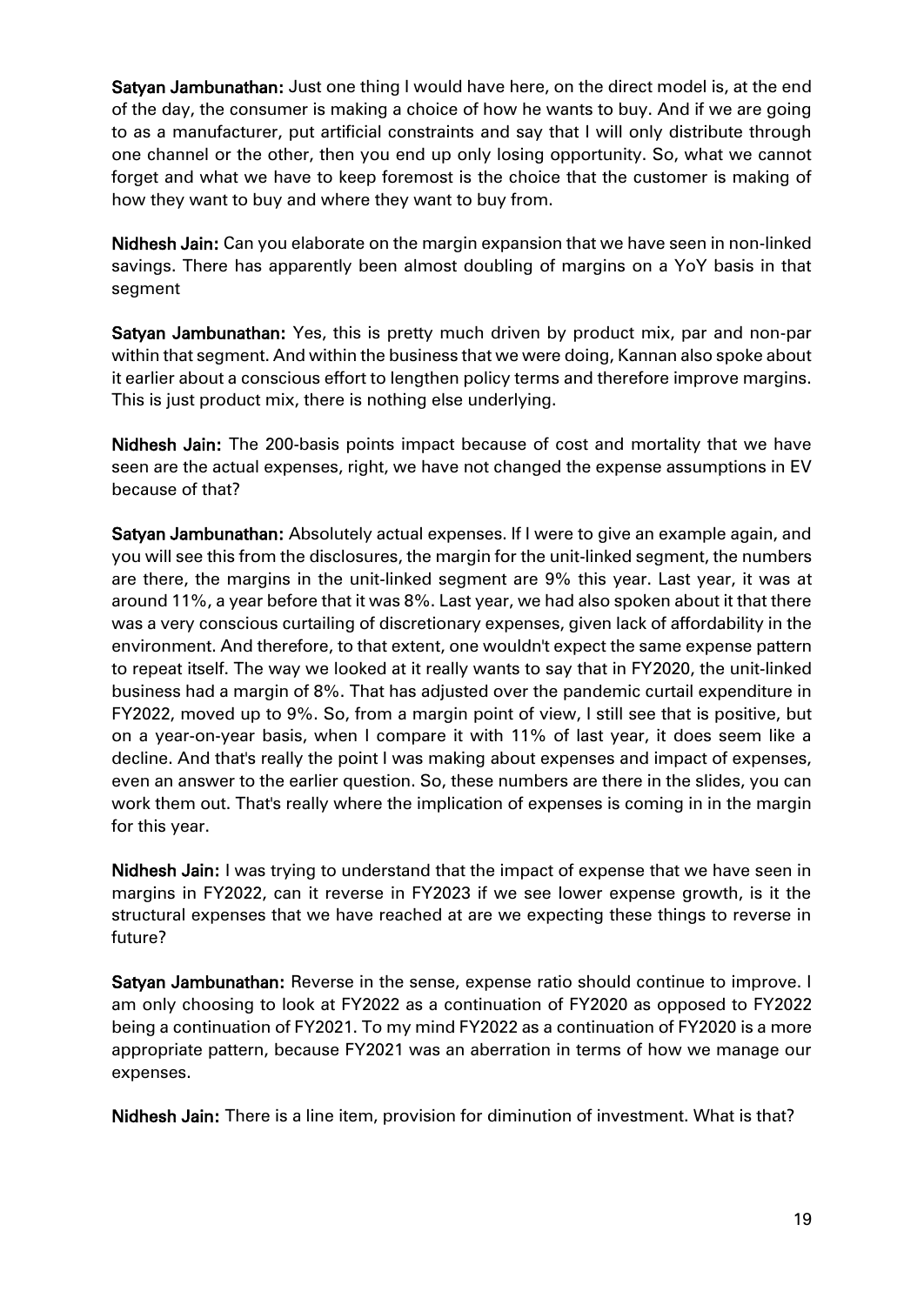Satyan Jambunathan: This is mark-to-market on equity. There were a couple of securities during the year which in terms of market price went to below the quantitative impairment trigger. It's purely mark-to-market on two equity stocks during the year, nothing else.

Shyam Srinivasan: Just the first one on this 25% of APE coming from new launch products. I do basic math. I think ROP is 1%. Let's remove that. So, I do the new products in annuity that totals the max to 3%. So, looks like GIFT short and long is 20% plus. Right? So, can you just walk us through some of the ingredients of success? Is it just the market was receptive? Also which channels are the ones that are doing it? If I look at slide 61, seems to suggest non-ICICI Bank banca as well. So, if you can help us understand the value proposition for non-linked savings?

Satyan Jambunathan: You are right on the ball with respect to identifying the drivers on new products on what has contributed to the growth. The only other element that Amit also spoke about which contributed to the growth was the new funds on the unit linked that we launched. When he spoke about the new business contribution, it also included some of the new fund composition. But, yes, largely, the GIFT and GIFT long term have been the most substantial contributors from a new product point of view. We have not separately disclosed the par and non-par mix, we only disclosed the overall non-linked mix. But your identification of the key drivers of growth from a new product launch is bang on.

Shyam Srinivasan: What is the sanctity or the number at which ULIP will remain. It's come down below 50% like you said in the opening remark. Can this go further lower because if that's the journey we are making, then the VNB margins can continue, right? Would that be one of the levers?

Satyan Jambunathan: We have been saying I guess quite a few times so far is we don't really manage the margin. And really it doesn't matter if unit-linked mix goes up. It doesn't matter if unit-linked mix goes down. What is imperative is that the unit-linked product opportunity and the customer opportunity is different from the non-linked opportunity. If we try to shift unit linked to non-linked and vice versa, it will only impact the business outcomes. Our approach is going to be to grow unit linked and our approach is going to be to grow non-linked. The only reason we want diversification is that we don't want to be too significantly impacted by one category through environmental changes. And therefore, getting to 40% to 50% of one product category is a good place to be in compared to 80% being from one product category. Other than that, we really have no objective in mind with respect to what the product mix should be with the exception of protection and annuity. In saving product, we are perfectly happy to end up with any product mix that is chosen by customers.

N.S. Kannan: I can add to that to say we have not really directed the business teams to limit ULIP to a certain level, we have not done it at all. And second, when I said that there could be a margin expansion going forward as well, it is not contingent upon reducing the percentage of ULIP to get a pick up on the margins that. So, those two things I can confirm to you. I would rather push the teams to focus on efficiency and all productivity related metrics on unit linked to sequentially increase the unit linked margins. That would be our approach rather than cutting any line of business. We don't want to go back to the situation of saying that I don't like to distribute a particular line of product. We don't want to get into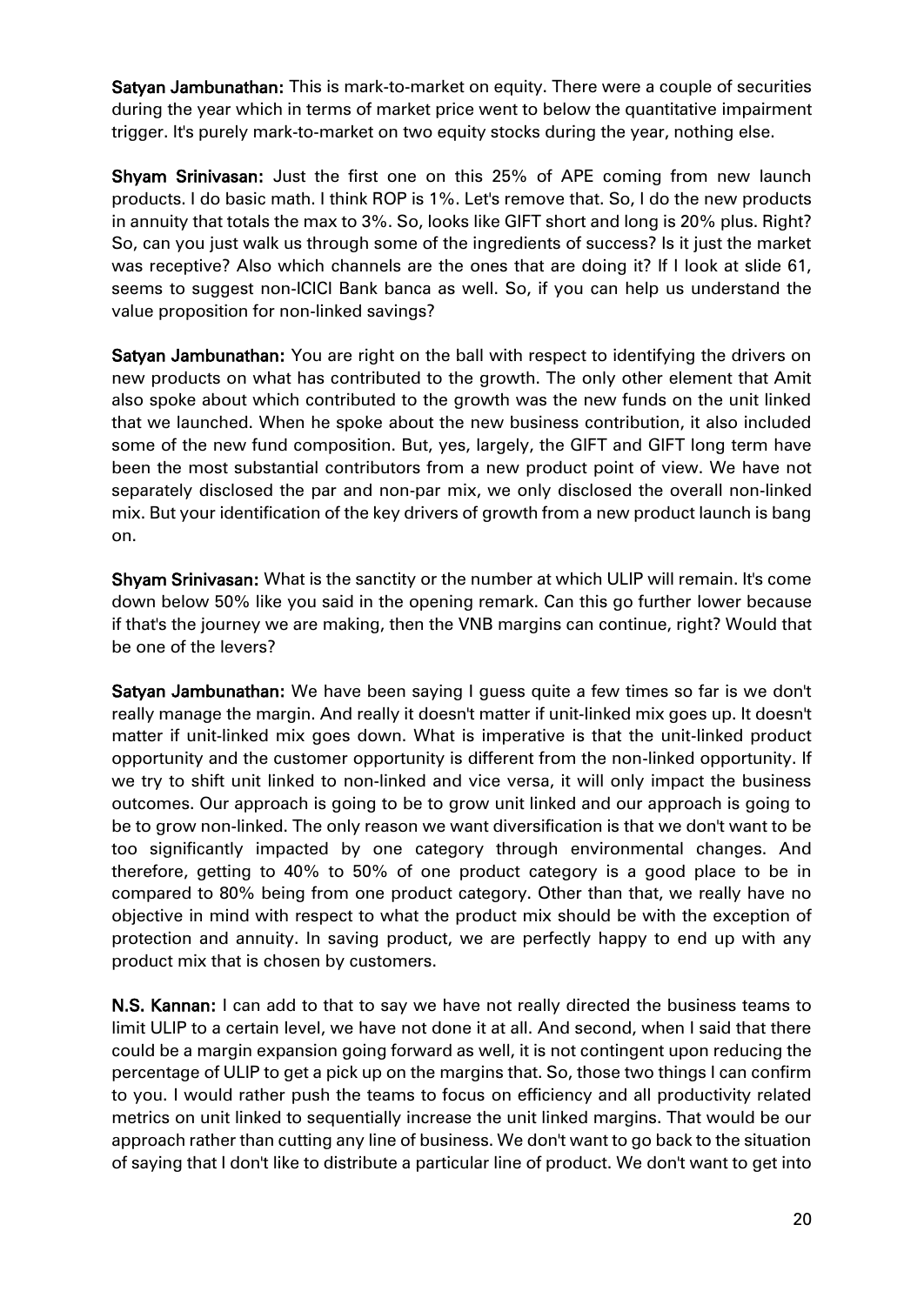that anymore. We want options available to the customer. And we want to meet the consumer demand based on their preferences. That has been the approach of the Company. So, that will continue.

Sanketh Godha: The margins in non-linked closer to 33%. Just wanted to understand the supply chain benefit of a favorable market which led to such a strong margin can be unitlinked business. These numbers sustainable going ahead if the yield curve chooses whether the margins can come up in this particular product. That's the first question what I had. And the second question was the number of almost negative ₹ 5.4 billion rupees. If you can break it down into how much was it because of equity as equity could have contributed positively and how much it was because of the debt and how much it was FRAs because going out of the money when you've entered into derivative contracts? And finally, whether MTM gets reflected in solvency or not? That's the question because if that contributed, then whether it's part of the solvency calculation or not?

Satyan Jambunathan: The economic variance is predominantly led by mark-to-market negative on fixed income securities in the shareholder funds because of interest rates going up. FRAs mark-to-market will be negative at rising interest rates as that is the construct of the product. Solvency fully reflects the changes. The way the solvency norms is that if the fair value change goes to below zero, then it becomes a reduction from solvency ratio. Anything which goes through P&L anyway directly reflects into solvency. So, the FRAs are appropriately reflected in the solvency. In answer to your question on the non-linked savings, what can be the margin going forward, quite honestly, it will depend on the mix. If the linked, non-linked mix continues at the current level, this is what it will be. If the non-par, par mix changes, then the margin may very well change. Again, I'll go back to what I said before, that these are periods of time where some products may be more favored than others. With rising interest rates, where interest rates are now in absolute terms, we're still seeing non-par as being a very meaningful product of interest to customers. But to answer your question, if the mix of par and non-par changes, the composite margin on non-linked savings will reflect the interest rate mix between the two.

Sanketh Godha: On the non-ICICI Bank, just wanted to understand whether we have reached almost closer to like 30% market share because most of the banks operate, either we are sitting as a second or third player. So, at least, we have already reached the headroom to drive the growth in non-ICICI Bank channel.

Amit Palta: If you are talking about our share of business in some of these bancassurance partners, like I mentioned to you earlier, our driving principle, our entire philosophy with our partners, and the rationale that we pitched even prior to getting into partnership was about working along with them to see how they can increase their overall pie. So, what we see as an outcome as a share of the shop is just a resultant of what we do in terms of creating space and getting our partners to grow and get their fee income to build significantly. So, from that perspective, I can say the outcome on share of shop has been quite significant. Within one year, you can see it's close to 1/3 in some of our partners, and some are still in the process of building. And we do believe there is a room available for us to see different outcome by the time we end this year as well. And one of our partnerships, in fact, we are almost 3/4 of the overall business done by a partner. So, this is something which again we see as an outcome and feel happy, but we'll be happier to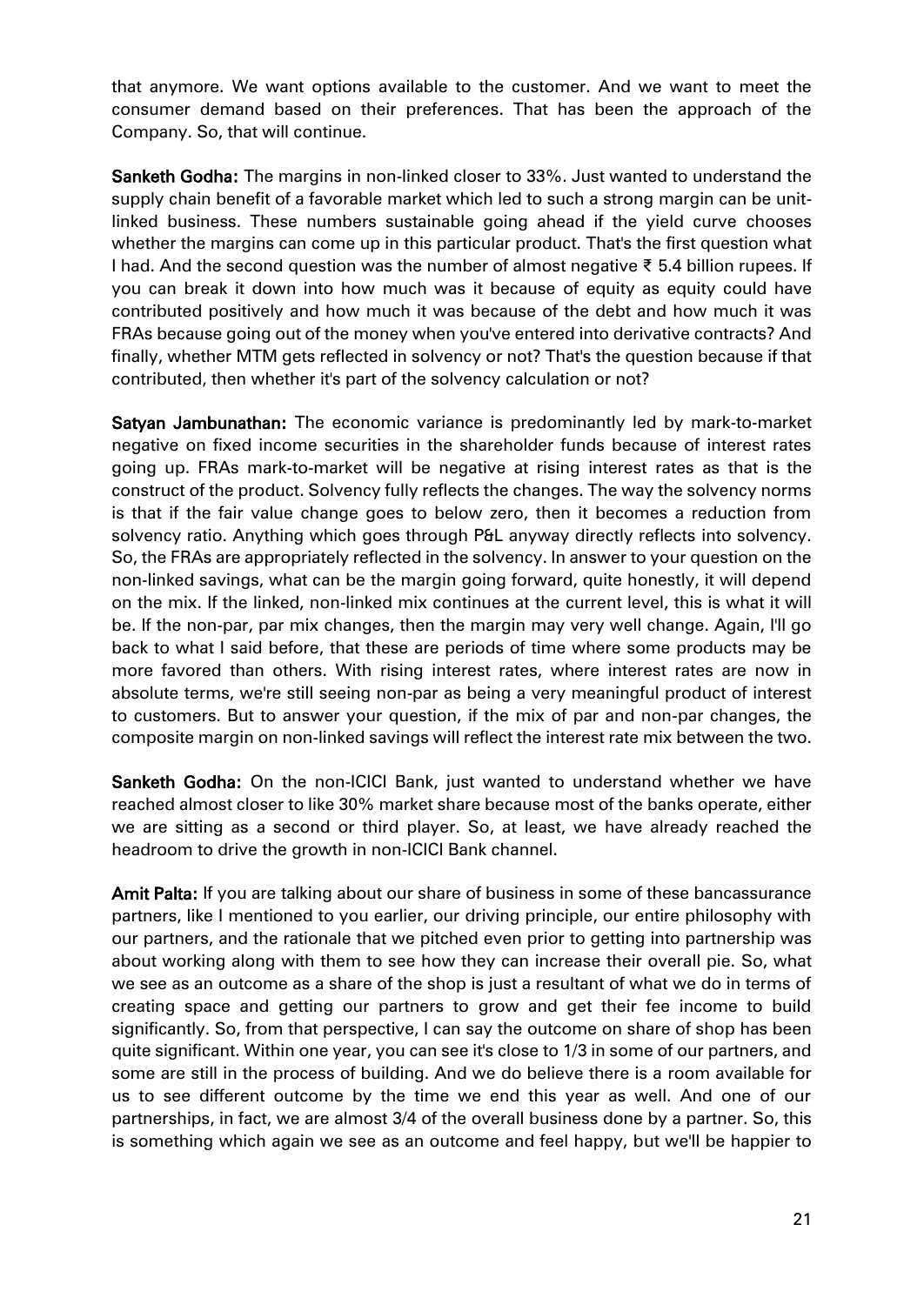see our partners growing and growing their overall fee income by increasing the overall pie.

N.S. Kannan: Without naming the partner if I have to illustrate, we have seen a two-partner shop with our share going to something like 30% or so without the volumes of the other partner going down in the shop. So, that sort of illustrates our approach what Amit mentioned. We go and tell them that, we are not here to fight with other partner and to sort of share the existing pie, we will grow the pie because of which the additional value comes to you will essentially be because of us. That is our proposition. And thanks to the technology, thanks to the expertise where we have having worked in banca partners for a very long time. We have an ability to get this, this whole activity and everything going in a matter of weeks and in a matter of months or probably quarters, we've been able to get to 30% to 40% kind of levels. So, I think that approach will continue. And again, the white spaces part I mentioned comes in handy. Figure out where all there are gaps, which product can be used and what kind of customer mapping can be done. That has been our approach. So, I think this approach will continue and I believe that the non-ICICI Bank partnerships can grow based on this approach going forward as well.

Anand Bhavnani: One, with respect to our interest rate sensitivity is 350 bps. So, when we talk about hitting the VNB growth margin, are we accounting for the fact that there might be a 50 bps or 75 bps rise in interest rates in this financial year and accordingly the VNB growth has to be a bit higher than what the 22% figure? So, just wanted to clarify that.

Satyan Jambunathan: The sensitivity that is shown there is a percentage of the base number. So, when we are saying 3.5% sensitivity, it is 3.5% of the absolute VNB, it is not a margin delta. Second, from a prospective point of view, if interest rates change, I will also reprice my offering to the customer. And therefore, from a VNB point of view, as long as I maintain the spread between what I can earn and what I am paying the customer, my margin will be protected. I will gain or lose margin if my spread changes. Otherwise, purely interest rate changes should not affect my VNB, it will only affect it if I am neutral and not doing anything that are passive and not doing anything at all from the current status quo.

Anand Bhavnani: From a retention perspective in the protection business, you mentioned that in due course, we should be back to 50:50. Do you have a timeline which you expect this to happen?

Satyan Jambunathan: No, we don't have a timeline at this point of time. This is really contingent upon how the reinsurers pricing also evolves over the next few quarters. Right now, we are very comfortable from a capital position. So, we can afford to keep more risks on our balance sheet. But over a period of time, because I get maximum capital credit out of reinsuring 50%, I will gravitate to that. It's a function of reinsurance prices, which I do believe will fall in line with our experience over a period of time. Today, my experience on mortality is lower than the price that the reinsurer is quoting me. So, it really does not make sense for me to reinsure more.

Hitesh Gulati: On the EV walk, can you split the ₹ 91 crores negative assumption change? And also the plus ₹ 64 crores other variance?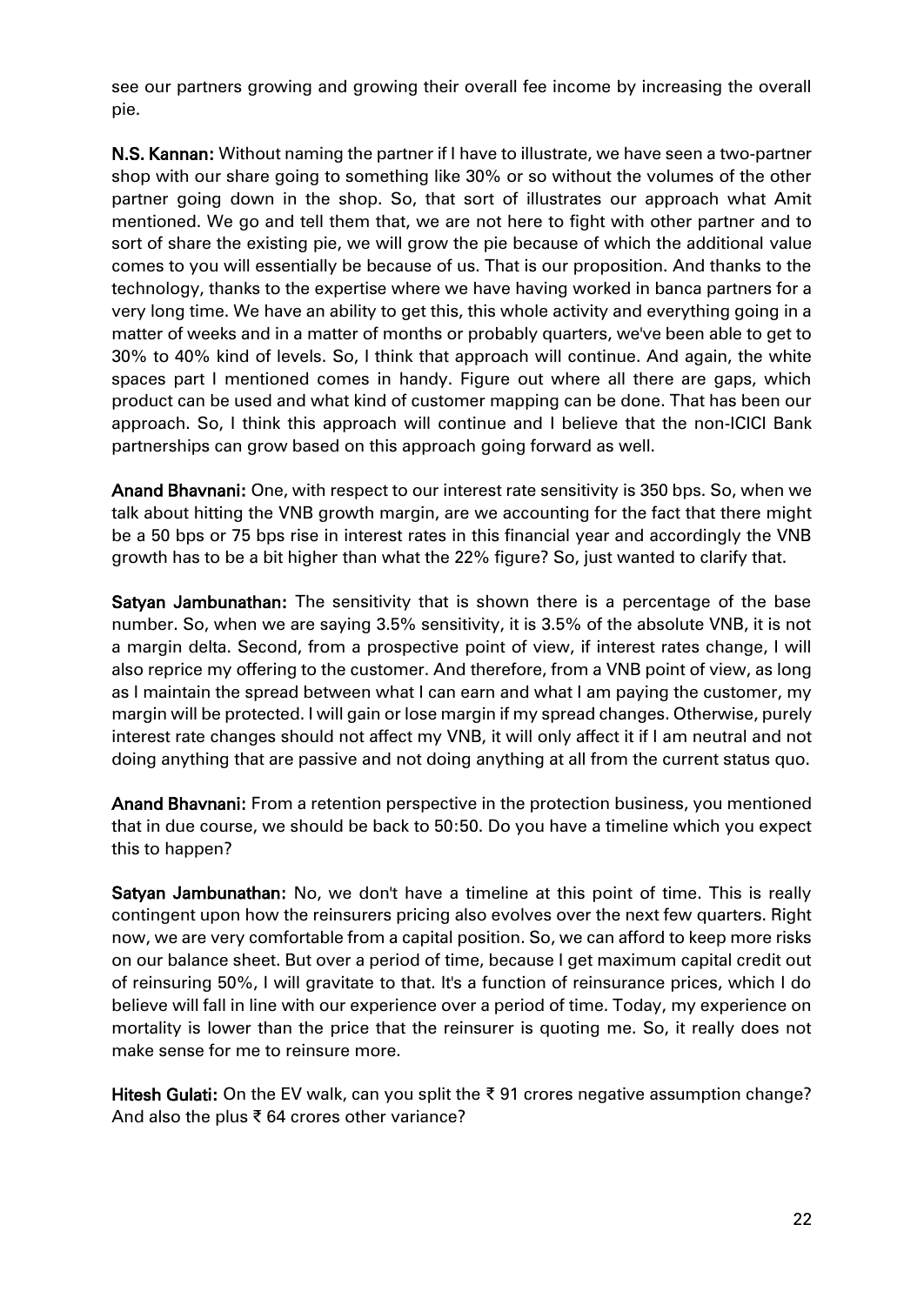Satyan Jambunathan: ₹ 91 crores like I described before, again, mainly comes from strengthening of mortality assumption for certain credit life groups. That's the biggest contributor to it. We have not given a more detailed break up than that. The ₹64 crores is a lot of other smaller things. This number typically fluctuates. It's usually a small positive or a negative. I don't think there is any structural implication out of the other variances of ₹ 64 crores. Some of it comes from dividend rates that we declare and effective tax rate. Some of it could be much smaller cross-effect between parameters. So, I wouldn't put too much on the ₹ 64 crores. ₹ 91 predominantly, like I said comes from strengthening of mortality assumptions on particular credit life business segments.

Hitesh Gulati: On the percentage change in VNB if a non-par proportion has increased, why the sign change from positive to negative? So, I believe if the rates have gone up, right, we have already guaranteed a particular rate and we are going to earn more on that. Can you just clarify on that?

Satyan Jambunathan: I go back to an earlier question, when I enter into FRA, if the interest rate goes up, the FRA will have a negative mark-to-market. So, to that extent, there will be an implication arising out of it. But fundamentally, the purpose of the FRA is actually hedge against interest rate down. It is not to try to gain from interest rate up, because we are anyway locked into the spread. If we hold on the FRA and settle to maturity, we have locked into that yield by that period of time. So, the mark-to-market gains that you might see on an FRA are typically transitory. And by the end of the contract tenure, it will go away. So, to that extent, it really doesn't matter. What will matter is a negative mark-tomarket on FRA because that could very well mean, if I am not fully matched, then I end up with a real loss at the end of the contract term because of interest rates going down. So, to the extent that I am fully matched, and a gain with the drop in reference rates, I would actually suggest that's a good place to be in.

Hitesh Gulati: Conceptually if we were doing no FRA, so if interest rates go up, non-par guarantee margins should improve, right?

Satyan Jambunathan: No. Like I said, non-par margins will depend upon the spread at the time of sale between what I am locking into and what I am paying. Mark-to-market on interest rate up if I stay with my FRA to maturity, will actually disappear by the end of the contract. It is a transitory impact. It is not a lasting and permanent impact.

Hitesh Gulati: Is this positive impact of 2%-3% in VNB margin that we are seeing right now?

Satyan Jambunathan: It's not 2%-3% VNB. It is 2%-3% of absolute VNB.

Hitesh Gulati: I mean, 33% VNB margin that we have seen. Is there a positive impact in that because of FRA?

Satyan Jambunathan: No, because of FRA, there is no positive impact. Look at it this way, the day I am selling it, I know what is the rate at which I can invest my first premium today. I also know what is the rate I can lock into for the future five or 10 premiums that are expected to be received through the FRA. Together, I get a composite yield that I expect to lock into. That yield is my starting point of what I earn. What I promise to the customer in terms of the guaranteed rate is derived from what yield I can earn. Mark-to-market on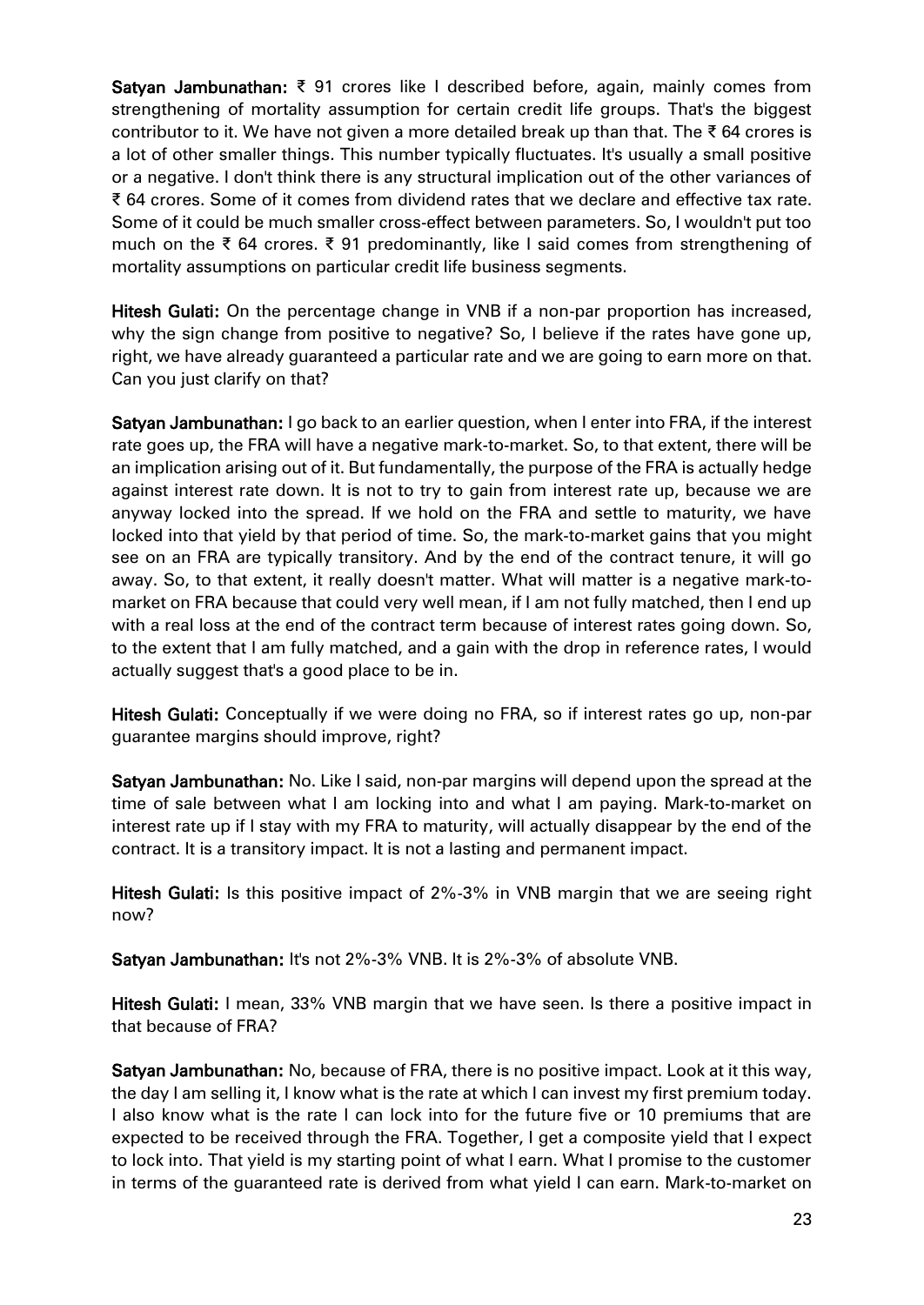FRA has no meaning in my pricing. The only thing that matters in my pricing is what rate I am able to lock into.

Akshay Jogani: I had a question on the fundamentals of the volume growth of the business. So, if we go back like a few years, what we're seeing across private insurers is that volumes are not growing but premiums are growing. But on the other hand, we do feel that India is very far when comes to insurance. So, just want to understand why is number of policies not rising and why a lot of growth coming from the per policy premium growth?

Amit Palta: On the previous comment on number of policies, and the way we look at it is that on the channels front, if we were to look at all the channels other than ICICI, and specifically, if we were to look at saving side of business, we actually see a growth of close to around 18% to 20% on savings line of business in channels other than ICICI. You know that impact on protection is known to all and that had a significant impact on the overall number of policies coming down. So, one is, as you know, that in ICICI, there was a conscious attempt to look at prioritizing annuity and protection lines of business where both number of policies as well as at the channel level, we saw degrowth and also on protection line of business across all channels, we saw an impact on the number of policies. But in isolation if you were to look at only savings business in non-ICICI channel, it has grown at good healthy rate at 18-20%.

Sanketh Godha: What is our absolute FRAs exposure at the end of FY2022 which was ₹ 8.1 billion at the end of FY2021?

Satyan Jambunathan: It will get disclosed as part of the annual report. We have not yet done that. So, when we make it public as part of the annual report, you will see that. It should take some time before we get that done.

Sanketh Godha: If I look at the breakdown of unwind solely for this year, over and above reference rates seems to be substantially higher, which is really lower. So, can you explain why it has behaved in that way because we attribute to the fact that the open interest rate curve was much lower and that's why it's getting reflected this way?

**Satyan Jambunathan:** The risk-free rate in the unwind typically very closely reflects the government bond yield curve. The real world unwind on top of that reflects the underlying asset mix of the portfolio. So, to the extent that the underlying asset mix of the portfolio can change year-on-year, that number could well be different across years. I don't have the exact numbers of the asset mix underlying. So, maybe at a later point, Dhiren or team can connect with you and share that with you. But that's really the driver, the underlying asset mix is what drives the real world unwind beyond the risk free.

Sanketh Godha: The ANW, this year is less than the reported net worth. So, this is largely because of the debt security what you're seeing is in the part of shareholders account that is getting reflected in the ANW, but not will be reported in net worth, right?

Satyan Jambunathan: That is correct.

N.S. Kannan: I thank all of you for joining the call and patiently listening to all of us. And I do hope that most of the questions have been answered both in terms of our response to